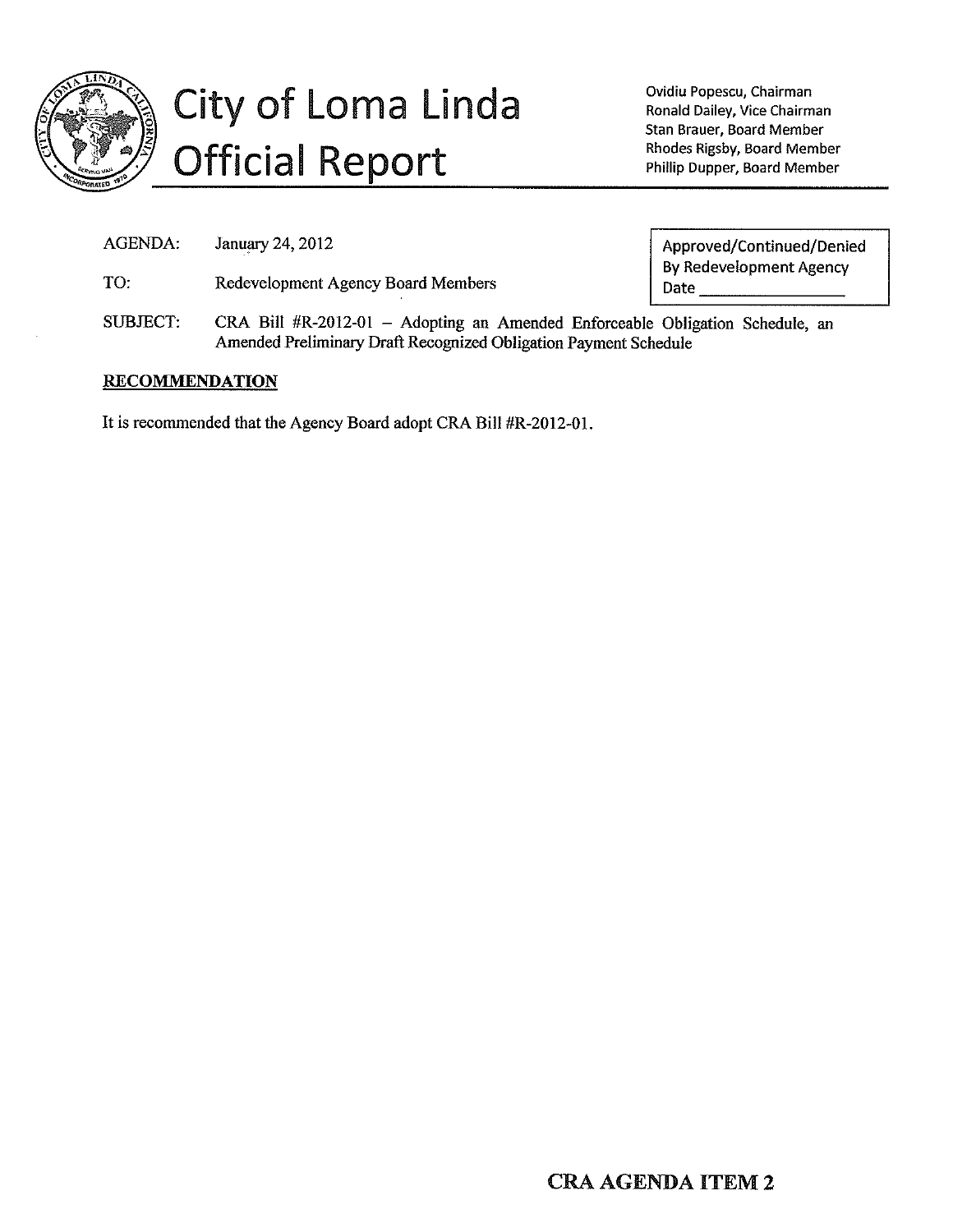#### RESOLUTION NO.

A RESOLUTION OF THE LOMA LINDA REDEVELOPMENT **ADOPTING** AN. **AMENDED AGENCY ENFORCEABLE** OBLIGATION SCHEDULE, AN AMENDED PRELIMINARY DRAFT **RECOGNIZED OBLIGATION PAYMENT SCHEDULE.** TRANSMITTING SUCH SCHEDULES TO THE CITY OF LOMA LINDA AND MAKING CERTAIN FINDINGS IN CONNECTION **THEREWITH** 

WHEREAS, the Loma Linda Redevelopment Agency ("Agency") is a community redevelopment agency organized and existing under the California Community Redevelopment Law, Health and Safety Code Sections 33000, et seq. ("CRL") and has been authorized to transact business and exercise the powers of a redevelopment agency pursuant to action of the City Council ("City Council") of the City of Loma Linda ("City"); and

WHEREAS, AB X1 26 ("AB26") and AB X1 27 ("AB27") were trailer bills to the 2011-12 budget bills and were approved by both houses of the Legislature on June 15, 2011, signed by the Governor on June 28, 2011, and chaptered on June 29, 2011 (together, "2011 Redevelopment Legislation"); and

WHEREAS, Parts 1.8, 1.85 and 1.9 of Division 24 of the Health and Safety Code were added to the CRL by the 2011 Redevelopment Legislation and such measures purported to become effective immediately; and

WHEREAS, Part 1.8 of the CRL ("Part 1.8") provides for the restriction of activities and authority of the Agency in the interim period prior to dissolution to certain "enforceable obligations" and to actions required for the general winding up of affairs, preservation of assets, and certain other goals delineated in Part 1.8; and

WHEREAS, Part 1.85 of the CRL ("Part 1.85") provides for the statewide dissolution of all redevelopment agencies, including the Agency, as of October 1, 2011, and provides that, thereafter, a successor agency will administer the enforceable obligations of the Agency and otherwise wind up the Agency's affairs, all subject to the review and approval by an oversight committee; and

WHEREAS, Part 1.9 of the CRL ("Part 1.9") provided that a redevelopment agency may continue in operation if a city or county that includes a redevelopment agency adopts an ordinance agreeing to comply with and participate in that Voluntary Alternative Redevelopment Program established in Part 1.9; and

WHEREAS, the California Supreme Court upheld the validity of AB26 but invalidated AB27 in a decision in the action: California Redevelopment Association, et al v. Ana Matosantos, et al ("Matosantos Decision"); and

WHEREAS, the Matosantos Decision modified various dates set forth in AB26 for its implementation; and

**WHEREAS**, in accordance with Section  $34169(g)$  of the CRL, which was added to the CRL by AB26 and is set forth in Part 1.8 of the CRL, the Agency prepared an Enforceable Obligation Payment Schedule ("Original EOPS"). Agency has provided City with such Original EOPS; and

WHEREAS, in accordance with Section 34169(h) of the CRL, which was added to the CRL by AB26 and is set forth in Part 1.8 of the CRL, the Agency prepared a Preliminary Draft Recognized Obligation Payment Schedule ("Preliminary Draft ROPS"). Agency has provided City with such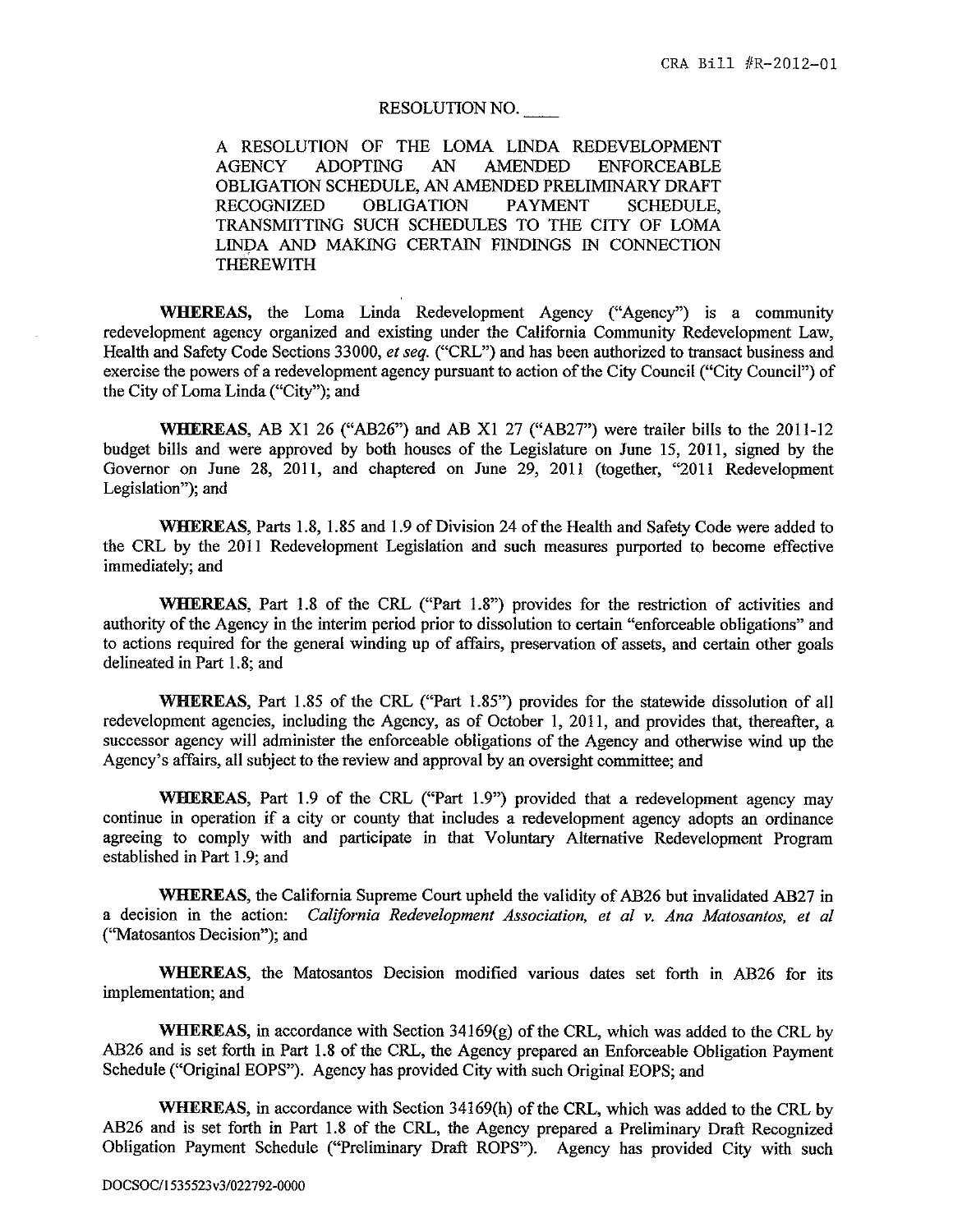Resolution No. Page 2

Preliminary Draft ROPS. City has determined to act as the Successor Agency under AB26 in relation to Agency; and

WHEREAS, Agency has determined that it is necessary and appropriate to amend and restate both the Original EOPS with the Amended Enforceable Obligation Payment Schedule attached to this resolution as Attachment No. 1 and incorporated herein (the "First Amended EOPS") and the Preliminary Draft ROPS with the Amended Preliminary Draft Recognized Obligation Payment Schedule attached to this Resolution as Attachment No. 2 and incorporated herein ("First Amended Preliminary Draft ROPS") and to transmit each of the First Amended EOPS and the First Amended Preliminary Draft ROPS to the City, in further implementation of Sections  $34169(g)$  and  $34169(h)$  of the CRL; and

**WHEREAS**, the Agency has duly considered all other related matters and has determined that the Agency's adoption of each of the First Amended EOPS and the First Amended Preliminary Draft ROPS, submission of each of the First Amended EOPS and the First Amended Preliminary Draft ROPS to the City is in the best interests of the City and Agency and in the health, safety, and welfare of its residents, and in accord with the public purposes and provisions of applicable state and local laws and requirements.

## NOW, THEREFORE, BE IT RESOLVED BY THE LOMA LINDA REDEVELOPMENT **AGENCY:**

Section 1. The foregoing recitals are incorporated into this Resolution by this reference, and constitute a material part of this Resolution.

Section 2. The Agency approves the First Amended EOPS attached hereto as Attachment No. 1 and incorporated herein, and further authorizes the Agency Executive Director to transmit the First Amended EOPS to the City Manager, the City Clerk, and the City's Finance Director for implementation thereof by the City, acting as successor agency to the Agency, to the extent authorized and/or required by law. including Part 1.85.

**Section 3.** The Agency approves the First Amended Preliminary Draft ROPS attached hereto as Attachment No. 2 and incorporated herein, and further authorizes the Agency Executive Director to transmit the First Amended Preliminary Draft ROPS to the City Manager, the City Clerk, and the City's Finance Director for implementation thereof by the City, acting as successor agency to the Agency, to the extent authorized and/or required by law, including Part 1.85.

Section 4. This Resolution shall be effective immediately upon adoption.

Section 5. The Agency Secretary shall certify to the adoption of this Resolution.

APPROVED AND ADOPTED this 24<sup>th</sup> day of January 2012 by the following vote:

Ayes Noes: Absent:

Ovidiu Popescu, Chairman

ATTEST: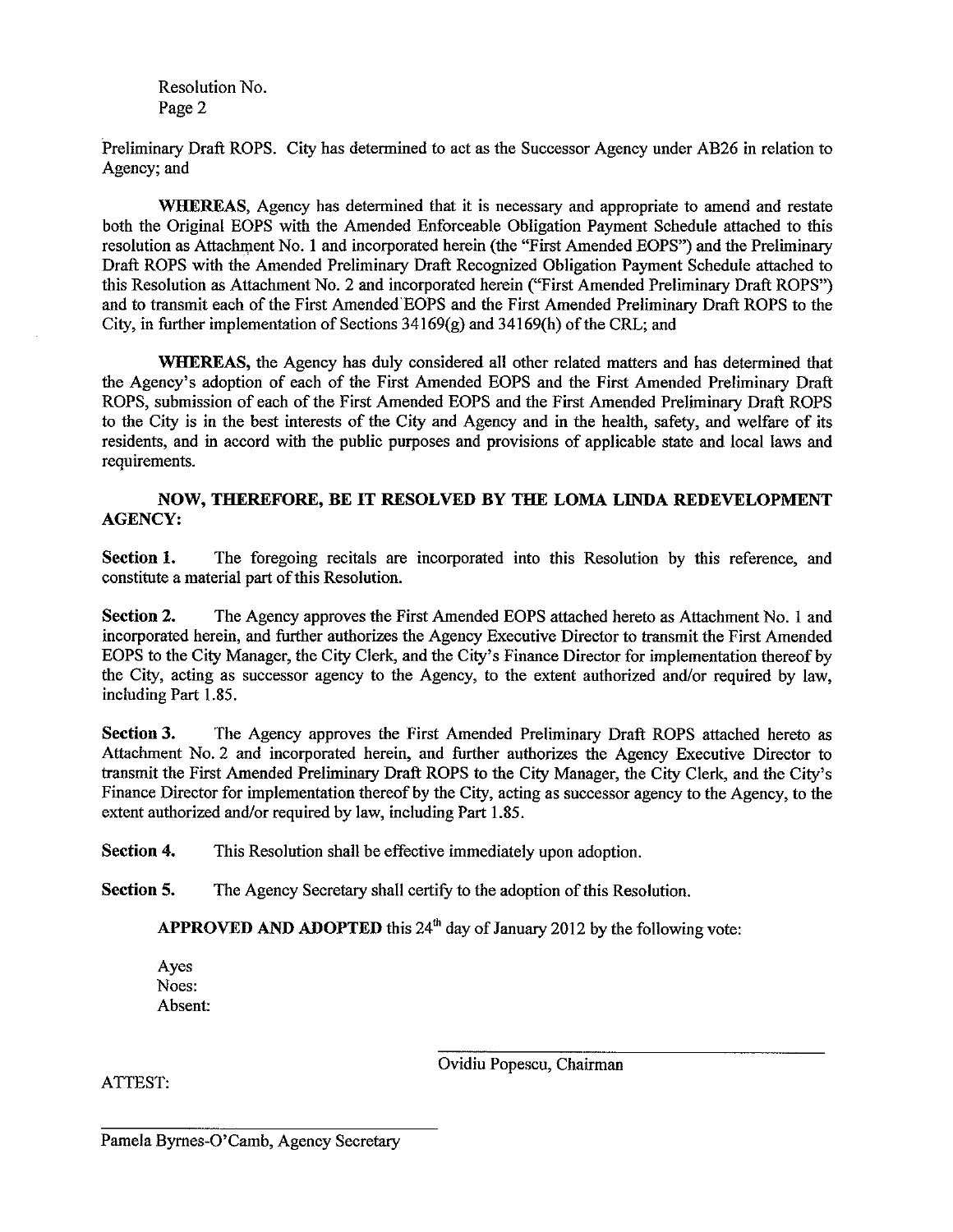# **ATTACHMENT NO. 1**

# AMENDED ENFORCEABLE OBLIGATION PAYMENT SCHEDULE

[Attached]

 $\mathcal{L}^{\text{max}}_{\text{max}}$  , where  $\mathcal{L}^{\text{max}}_{\text{max}}$ 

 $\mathcal{A}=\mathcal{A}$  .

 $\mathcal{L}$ 

DOCSOC/1535523v3/022792-0000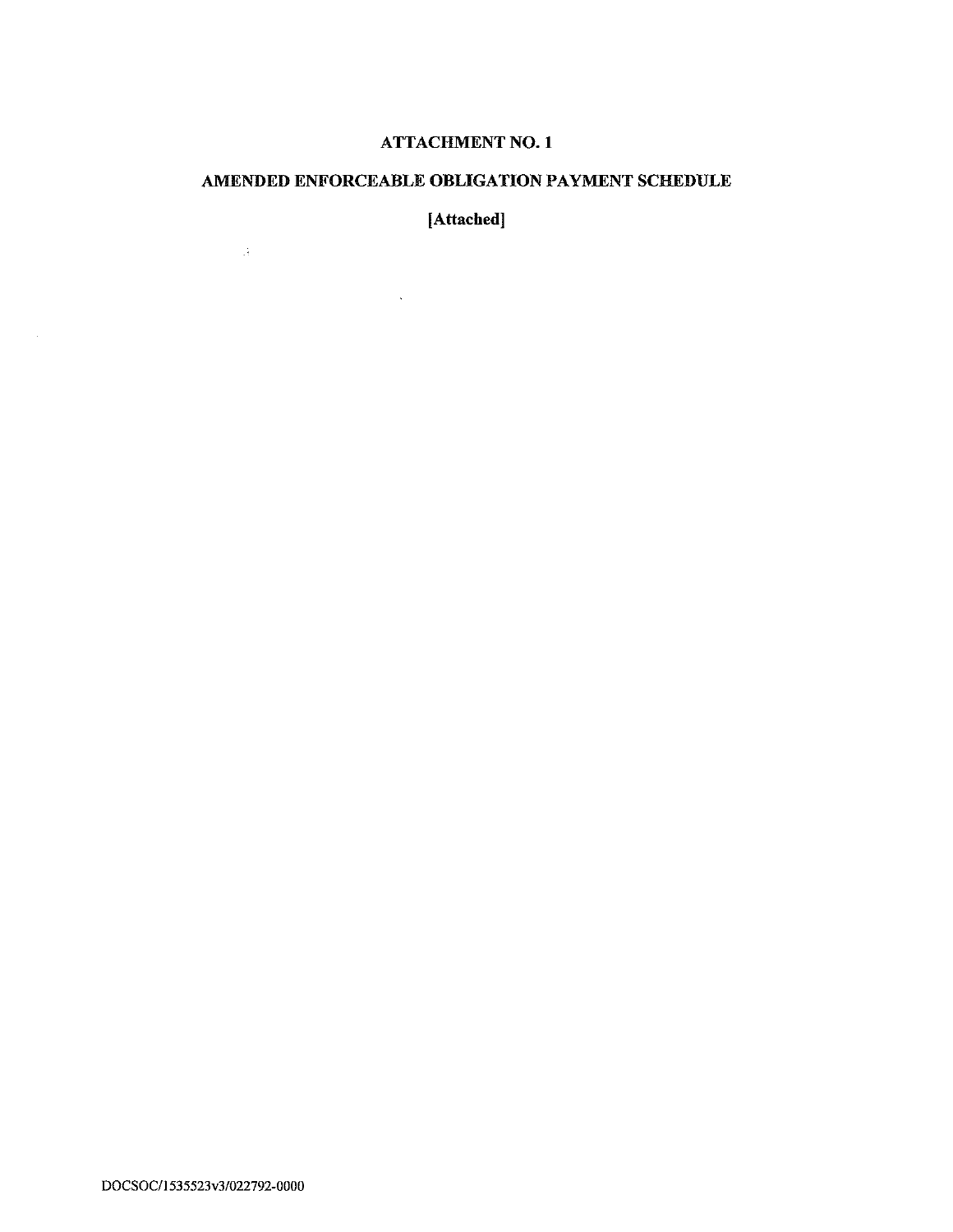Project Area(s) Project Areas - Original, Amended & Project Area#2

**AMENDED ENFORCEABLE OBLIGATION PAYMENT SCHEDULE**

**Per AB 26 - Section 34167 and 34169 (\*)**

|     |                                        |                                                             |                                                  | <b>Total Due During</b> |                            |                               |            |                          |                            |              |                    |              |
|-----|----------------------------------------|-------------------------------------------------------------|--------------------------------------------------|-------------------------|----------------------------|-------------------------------|------------|--------------------------|----------------------------|--------------|--------------------|--------------|
|     | Project Name / Debt Obligation         | Payee                                                       | Description                                      | <b>Fiscal Year</b>      | Jan                        | Feb                           | Mar        | Apr                      | Mav                        | June         |                    | Total        |
|     |                                        |                                                             |                                                  |                         |                            |                               |            |                          |                            |              |                    |              |
|     | **2003 Tax Allocation Refunding        | US Bank                                                     |                                                  |                         |                            |                               |            |                          |                            |              |                    |              |
|     | <b>Bonds</b><br>*Subordinate 2005A Tax |                                                             | Refund 1993and 1994TAB's, and fund non-hou       | 1,171,575.00            |                            |                               |            |                          |                            | 962,581.25   | - \$               | 962,581.25   |
|     | <b>Allocation Bonds</b>                | US Bank                                                     | <b>Finance Non-housing Projects</b>              | 1,139,291.25            |                            |                               |            |                          |                            | 784,832.50   | - \$               | 784,832.50   |
|     | Subordinate 2005B Taxable Tax          |                                                             |                                                  |                         |                            |                               |            |                          |                            |              |                    |              |
|     | 3) Allocation Bonds                    | US Bank                                                     | Finance Non-housing Projects                     | 1,070,040.00            |                            |                               |            |                          |                            | 844,816.23   | - \$               | 844,816.23   |
|     | *2008 Taxable Housing Tax              |                                                             |                                                  |                         |                            |                               |            |                          |                            |              |                    |              |
|     | <b>Allocation Bonds</b>                | US Bank                                                     | Finance Low-Mod Housing Projects                 | 1,341,095.00            |                            |                               |            |                          |                            | 971,750.00   |                    | 971.750.00   |
|     | 5) Obligation to 20% Set-Aside-PA#1    | Loma Linda Low-Mod Housing                                  | 20% Set-Aside                                    | 986,700.00              | 103,175.00                 |                               |            |                          |                            |              | \$.                | 103,175.00   |
|     | 6) Obligation to 20% Set-Aside-PA#2    | Loma Linda Low-Mod Housing                                  | 20% Set-Aside                                    | 508,300.00              | 40,295.00                  |                               |            |                          |                            |              |                    | 40,295.00    |
|     | 7) Employee payroll                    | <b>Employees of the Agency</b>                              | Payroll (salary & wages)                         | 392.000.00              | 32,667.00                  | 32,667.00                     | 32.667.00  | 32.667.00                | 32,667.00                  | 32,667.00    |                    | 196.002.00   |
|     | 8) Employee benefits                   | Benefit Providers (Pers. ICMA, Delta Dental, VPS, UBenefits |                                                  | 120.900.00              | 10,075.00                  | 10,075.00                     | 10.075.00  | 10.075.00                | 10,075.00                  | 10,075.00    | $\mathbf{\hat{f}}$ | 60.450.00    |
|     | 9) Facilities Rental Payment           | City of Loma Linda                                          | Portion of Civic Center Lease Pmt                | 349,300.00              | 29,108.33                  | 29,108.33                     | 29.108.33  | 29,108.33                | 29,108.33                  | 29,108.33    |                    | 174,649.98   |
|     | 10) Facilities Utilities               | The Gas Co., SCE & City of Redlands                         | Gas, electric & water                            | 8,500.00                | 770.00                     | 770.00                        | 770.00     | 770.00                   | 770.00                     | 770.00       |                    | 4,620.00     |
|     | 11) Telephone Service                  | Time Warner & Verizon                                       | and line and wireless phone service.             | 1.600.00                | 133.33                     | 133.33                        | 133.33     | 133.33                   | 133.33                     | 133.33       | $\mathfrak{L}$     | 799.98       |
|     | 12) Rental Mail Meter                  | Neopost                                                     | portion of annual mail meter                     | 100.00                  |                            |                               |            |                          |                            |              | $\mathbf{s}$       | $\sim$       |
|     | 13) Printing & Publishing              | Staples/Office Max                                          | Portion of printing of Budget & Financial Stater | 400.00                  | 120.00                     | 100.00                        | 115.00     |                          |                            |              | $\mathfrak{L}$     | 335.00       |
|     | 14) Subscriptions                      | CRA, ICMA, League of Cities, ICSA                           | Memberships to professional Organizations        | 8.200.00                | 2,200.00                   |                               |            |                          | 0.00                       | 0.00         | $\mathbf{s}$       | 2.200.00     |
|     | 15) Chamber of Commerce Contract       | <b>USPS</b>                                                 | Mailing cost for the Chamber Newsletter          | 6,800.00                |                            |                               | 1,700.00   |                          |                            | 1,700.00     | $\mathfrak{L}$     | 3,400.00     |
|     | 16) General Office Supplies            | City of Loma Linda                                          | General Office Supplies (paper, pens, postage    | 1.200.00                | 100.00                     | 100.00                        | 100.00     | 100.00                   | 100.00                     | 100.00       |                    | 600.00       |
|     | 17) Software & Software Licenses       | Mircosoft                                                   | Software License Renewal                         | 2,700.00                |                            |                               |            |                          |                            |              | $\mathbf{s}$       |              |
| 18) | <b>Professional Services</b>           | Caporicci & Larson, Inc.                                    | Audit services                                   | 4,700.00                | 500.00                     |                               |            |                          |                            |              | \$                 | 500.00       |
|     | 19) Professional Services              | HDL, Coren & Cone                                           | Portion of Statistical Data                      | 200.00                  |                            |                               |            |                          |                            |              | $\mathbf{s}$       | $\sim$       |
|     | 20) Professional Services              | <b>DHA Consulting</b>                                       | Statutory pass-thru calculations                 | 2,500.00                |                            | 2,500.00                      |            |                          |                            |              | \$                 | 2,500.00     |
| 21) | <b>Professional Services</b>           | Willdan Financial Services                                  | Arbitrage reporting                              | 2,500.00                |                            | 2,500.00                      |            |                          |                            |              | $\mathfrak{L}$     | 2,500.00     |
| 22) | <b>Professional Services</b>           | <b>Total Compensation Inc.</b>                              | Portion of GASB 45 acturiary report              | 3,000.00                |                            |                               |            |                          | 3,000.00                   |              | $\mathfrak{L}$     | 3.000.00     |
| 23) | <b>Contractual Agreement</b>           | oma Linda Chamber of Commerce                               | Contract to promotion Econ. Dev.                 | 59,500.00               |                            |                               | 14,875.00  |                          |                            | 14,875.00    |                    | 29,750.00    |
|     | 24) Contractual Agreement              | Xerox                                                       | portion of xerox copy lease/maint.               | 1.400.00                | 117.00                     | 117.00                        | 117.00     | 117.00                   | 117.00                     | 117.00       |                    | 702.00       |
| 25) | <b>Contractual Agreement</b>           | JJ Ramirez Citrus Mgmt.                                     | Property (orange groves) Maintenance             | 50,000.00               | 4,167.00                   | 4,167.00                      | 4.167.00   | 4,167.00                 | 4,167.00                   | 4,167.00     |                    | 25,002.00    |
| 26) | <b>Contractual Agreement</b>           | US Bank                                                     | <b>Bond Trustee Services</b>                     | 6,900.00                | 6,900.00                   |                               |            |                          |                            |              | ፍ                  | 6,900.00     |
| 27) | <b>Contractual Agreement</b>           | Moore Maint, & Janitorial Sycs                              | portion of janitorial services                   | 7.300.00                | 608.00                     | 608.00                        | 608.00     | 608.00                   | 608.00                     | 608.00       | \$.                | 3.648.00     |
| 28  | <b>Contractual Agreement</b>           | Shoretel, Inc.                                              | portion of software licence -phone sys           | 450.00                  | 450.00                     |                               |            |                          |                            |              |                    | 450.00       |
| 29) | <b>Contractual Agreement</b>           | Barracude Network, Inc                                      | portion of antivirus software                    | 100.00                  |                            | 100.00                        |            |                          |                            |              | \$                 | 100.00       |
|     | 30) Contractual Agreement              | Govplace                                                    | portion of HP hardware maint.                    | 2.900.00                |                            | 900.00                        |            |                          | 2.000.00                   |              | \$                 | 2.900.00     |
|     |                                        |                                                             |                                                  |                         |                            |                               |            |                          |                            |              |                    |              |
|     | Totals - This Page                     |                                                             |                                                  | 7.250.151.25            | 231.385.66<br>$\mathbf{s}$ | 83,845.66                     | 94.435.66  | 77.745.66                | 82.745.66                  | 3,658,300.64 |                    | 4.228.458.94 |
|     | Totals - Page 2                        |                                                             |                                                  | 1.140.755.00            | 187,272.33                 | 66,017.33                     | 58,857.33  | 124,677.33               | 83,700.33                  | 122,425.33   |                    | 642,949.98   |
|     | Totals - Page 3                        |                                                             |                                                  | 68.243.810.00           | 22,504.00                  | 24,694.00                     | 15,794.00  | 15,894.00                | 14,994.00                  | 15,899.00    |                    | 109,779.00   |
|     | Totals - Other Obligations Page 1      |                                                             |                                                  | 11,969,813.28           | 383,763.00                 |                               | 248,222.00 |                          |                            | 2,654,155.00 | \$                 | 3,286,140.00 |
|     | Grand total - All Pages                |                                                             |                                                  | 88.604.529.53           | ll \$<br>824.924.99        | $\mathbb{S}$<br>174.556.99 \$ |            | 417.308.99 \$ 218.316.99 | $\mathbf{s}$<br>181.439.99 | 6.450.779.97 | II \$              | 8.267.327.92 |

\* The first Enforceable Obligation Payment Schedule (EOPS) was adopted by the redevelopment agency on August 23, 201, Resolution No. 348; covering August 2011 through 12/31/11. This EOPS covered the period of January 2012 **\*\*Debt Service Pmts for July 1, 2012 and January 1, 2013 are included in this amount due to cashflow and required prefunding of Trustee debt service accounts.**

A preliminary draft Recognized Obligation Payment Schedule (ROPS), was prepared and approved by the redevelopment agency on September 27, 2011. (an amended preliminary draft ROPS will be approved by the Redevelopment Agenc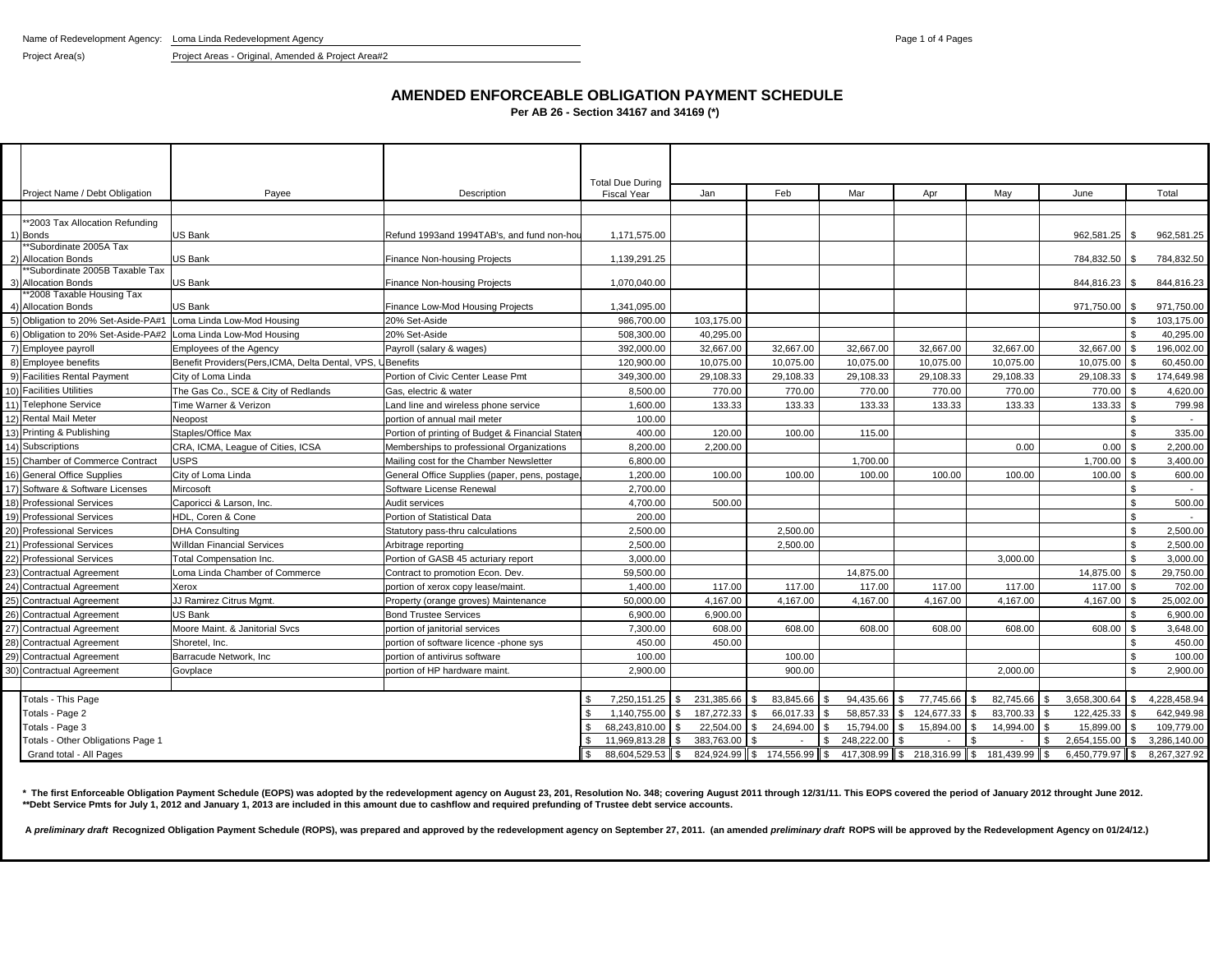Project Area(s) Project Areas - Original, Amended & Project Area#2

# **AMENDED ENFORCEABLE OBLIGATION PAYMENT SCHEDULE**

**Per AB 26 - Section 34167 and 34169 (\*)**

|                                        |                                                             |                                                 | <b>Total Due During</b> |            |           |                  |            |                 |            |                          |
|----------------------------------------|-------------------------------------------------------------|-------------------------------------------------|-------------------------|------------|-----------|------------------|------------|-----------------|------------|--------------------------|
| Project Name / Debt Obligation         | Payee                                                       | Description                                     | <b>Fiscal Year</b>      | Jan        | Feb       | Mar              | Apr        | May             | June       | Total                    |
|                                        |                                                             |                                                 |                         |            |           |                  |            |                 |            |                          |
| 1) Contractual Agreement               | Nth Generation Computing                                    | portion of network software                     | 650.00                  |            |           |                  |            |                 |            |                          |
| 2) Contractual Agreement               | Dataguick                                                   | title search services                           | 240.00                  | 20.00      | 20.00     | 20.00            | 20.00      | 20.00           | 20.00      | 120.00                   |
| 3) Contractual Agreement               | Priority Mailing Systems. LLC                               | portion of Mail Machine                         | 300.00                  |            |           |                  |            |                 |            | $\overline{a}$           |
| 4) Contractual Agreement               | <b>Progressive Solutions</b>                                | portion of Business lic.software                | 840.00                  |            |           |                  |            |                 |            | $\overline{\phantom{a}}$ |
| 5) Contractual Agreement               | Willdan Services                                            | Provide Code Enforcement in Proi Area           | 23,000.00               | 1,920.00   | 1.920.00  | 1.920.00         | 1,920.00   | 1.920.00        | 1,920.00   | 11,520.00                |
| 6) Contractual Agreement               | Seimens Industry, Inc.                                      | Camera software license renewal                 | 520.00                  |            |           |                  |            |                 |            |                          |
| 7) Contractual Agreement               | nnovative Federal Strategies                                | _obbying Congress for Funding                   | 30,000.00               | 2,500.00   | 2,500.00  | 2,500.00         | 2,500.00   | 2,500.00        | 2,500.00   | 15,000.00                |
| 8) Contractual Agreement               | Thales Consulting, Inc.                                     | RDA CAFR online license                         | 400.00                  | 400.00     |           |                  |            |                 |            | 400.00                   |
| 9) Legal Services                      | Stradling, Yocca Carlson, & Rauth                           | Redevelopment Special Counsel                   | 29,000.00               | 2,505.00   | 2.505.00  | 2,505.00         | 2,505.00   | 2,505.00        | 2,505.00   | 15.030.00                |
| 10) Legal Services                     | Robbins & Holdaway, A Professional Corp                     | <b>City Attorney</b>                            | 6,000.00                | 265.00     | 265.00    | 265.00           | 265.00     | 265.00          | 265.00     | 1,590.00                 |
| 11) Insurance Costs                    | California Joint Power Authority                            | General Liab., Worker Comp., All risk & Enviror | 81,700.00               | 6,200.00   | 6,200.00  | 6,200.00         | 6,200.00   | 6,200.00        | 6,200.00   | 37,200.00                |
| 12) Contribution to City General Svcs. | City of Loma Linda                                          | Information Systems; Fleet Svcs                 | 35,300.00               | 2,950.00   | 2.950.00  | 2,950.00         | 2,950.00   | 2,950.00        | 2,950.00   | 17,700.00                |
| 13) Participation Agreements           | Anixter                                                     | <b>Participation Agreements</b>                 | 257,000.00              | 126,795.00 |           |                  | 65,000.00  |                 | 65,000.00  | 256.795.00               |
| 14) Infrastructure                     | Union Pacific Railroad                                      | Railroad Crossing Quiet Zone                    | 120,650.00              | 300.00     |           |                  |            |                 |            | 300.00                   |
| 15) Infrastructure                     | Steiny & Co./Verizon                                        | Traffic Signal - Redlands & Poplar              | 24,640.00               |            |           |                  |            |                 |            |                          |
| 16) Infrastructure                     | Industrial Coating & Fireproofing                           | Water Reservoir Rehab                           | 93,140.00               |            |           |                  |            | 27,825.00       |            | 27,825.00                |
| 17) Infrastructure                     | Harper & Associates                                         | Water Reservoir Rehab                           | 8,270.00                |            |           |                  |            |                 |            |                          |
| 18) Infrastructure                     | Corrpro Waterworks                                          | Water Reservoir Rehab                           | 2,980.00                |            |           | 2,980.00         |            |                 |            | 2,980.00                 |
| 19) Infrastructure-Housing             | Vizions West, Inc.                                          | <b>House Demolition</b>                         | 9,990.00                |            | 9,990.00  |                  |            |                 |            | 9,990.00                 |
| 20) Employee payroll - Housing         | Employees of the Agency                                     | Payroll (salary & wages)                        | 173,100.00              | 14,425.00  | 14.425.00 | 14,425.00        | 14,425.00  | 14,425.00       | 14,425.00  | 86,550.00                |
| 21) Employee benefits - Housing        | Benefit Providers (Pers, ICMA, Delta Dental, VPS, IBenefits |                                                 | 50.800.00               | 4.233.33   | 4.233.33  | 4,233.33         | 4,233.33   | 4,233.33        | 4,233.33   | 25.399.98                |
| 22) Property Taxes-Housing             | San Bernardino Tax Collector                                | Taxes on Properties helded for resales          | 2,000.00                |            |           |                  | 2,000.00   |                 |            | 2,000.00                 |
| 23) General Office Supples-Housing     | City of Loma Linda                                          | General Office Supplies (paper, pens, postage   | 500.00                  | 42.00      | 42.00     | 42.00            | 42.00      | 42.00           | 42.00      | 252.00                   |
| 24) Software & Software Licenses-Hou   | Compucom                                                    | Software License Renewal                        | 700.00                  |            |           |                  |            |                 |            | $\sim$                   |
| 25) Software & Software Licenses-Hou   | LSSI                                                        | Loan Servicing software license                 | 1,700.00                | 1.700.00   |           |                  |            |                 |            | 1.700.00                 |
| 26) Professional Services-Housing      | Caporicci & Larson, Inc.                                    | Audit services - Housing                        | 3,800.00                | 1,800.00   |           |                  | 1,800.00   |                 |            | 3,600.00                 |
| 27) Professional Services-Housing      | Community Advisors, Inc.                                    | Housing Program Administrator                   | 55,000.00               | 6,500.00   | 6,500.00  | 6,500.00         | 6,500.00   | 6,500.00        | 6,500.00   | 39,000.00                |
| 28) Contractual Agreement-Housing      | Shoretel, Inc.                                              | portion of software licence -phone sys          | 150.00                  |            |           |                  |            |                 |            | $\overline{a}$           |
| 29) Contractual Agreement-Housing      | Barracude Network, Inc.                                     | portion of antivirus software                   | 25.00                   |            |           |                  |            |                 |            | $\overline{\phantom{a}}$ |
| 30) Contractual Agreement-Housing      | Govplace/Computer Lab International                         | portion of HP hardware maint.                   | 850.00                  |            |           |                  |            |                 |            | $\sim$                   |
| 31) Contractual Agreement-Housing      | <b>Nth Generation Computing</b>                             | portion of network software                     | 200.00                  |            |           |                  |            |                 |            | $\overline{\phantom{a}}$ |
| 32) Contractual Agreement-Housing      | US Bank                                                     | <b>Bond Trustee Services</b>                    | 2,020.00                |            |           |                  |            |                 |            | $\sim$                   |
| 33) Contractual Agreement-Housing      | Seimens Industry, Inc.                                      | Camera software license renewal                 | 150.00                  |            | 150.00    |                  |            |                 | 150.00     | 300.00                   |
| 34) Contractual Agreement-Housing      | Thales Consulting, Inc.                                     | <b>RDA CAFR online license</b>                  | 400.00                  | 400.00     |           |                  |            |                 |            | 400.00                   |
| 35) Contractual Agreement-Housing      | <b>ESRI</b>                                                 | Autocad, Ico Map, & ESRI license                | 3,800.00                |            |           |                  |            |                 | 1,400.00   | 1.400.00                 |
| 36) Legal Services-Housing             | Stradling, Yocca Carlson, & Rauth                           | Redevelopment Special Counsel                   | 80,000.00               | 10,000.00  | 10,000.00 | 10,000.00        | 10,000.00  | 10,000.00       | 10,000.00  | 60,000.00                |
| 37) Legal Services-Housing             | Robbins & Holdaway, A Professional Corp                     | <b>City Attorney</b>                            | 10,000.00               | 1,500.00   | 1,500.00  | 1,500.00         | 1,500.00   | 1,500.00        | 1,500.00   | 9,000.00                 |
| 38) Contribution to City General Svcs. | City of Loma Linda                                          | <b>Information Systems</b>                      | 20,300.00               | 1,692.00   | 1,692.00  | 1,692.00         | 1,692.00   | 1,690.00        | 1,690.00   | 10,148.00                |
| 39) Operation-Property Maint. Housing  | <b>Vincent Hocutt</b>                                       | Lawn and yard maintenance                       | 7.400.00                | 720.00     | 720.00    | 720.00           | 720.00     | 720.00          | 720.00     | 4.320.00                 |
| 40) Operation-Property Maint. Housing  | Preferred Management Group                                  | <b>HOA</b> fees                                 | 3,240.00                | 405.00     | 405.00    | 405.00           | 405.00     | 405.00          | 405.00     | 2,430.00                 |
| Totals - This Page                     |                                                             |                                                 | 1,140,755.00            |            | 66,017.33 | 58,857.33<br>\$. | 124,677.33 | 83,700.33<br>\$ | 122,425.33 | 642,949.98               |

\* The first Enforceable Obligation Payment Schedule (EOPS) was adopted by the redevelopment agency on August 23, 201, Resolution No. 348; covering August 2011 through 12/31/11. This EOPS covered the period of January 2012

A preliminary draft Recognized Obligation Payment Schedule (ROPS), was prepared and approved by the redevelopment agency on September 27, 2011. (an amended preliminary draft ROPS will be approved by the Redevelopment Agenc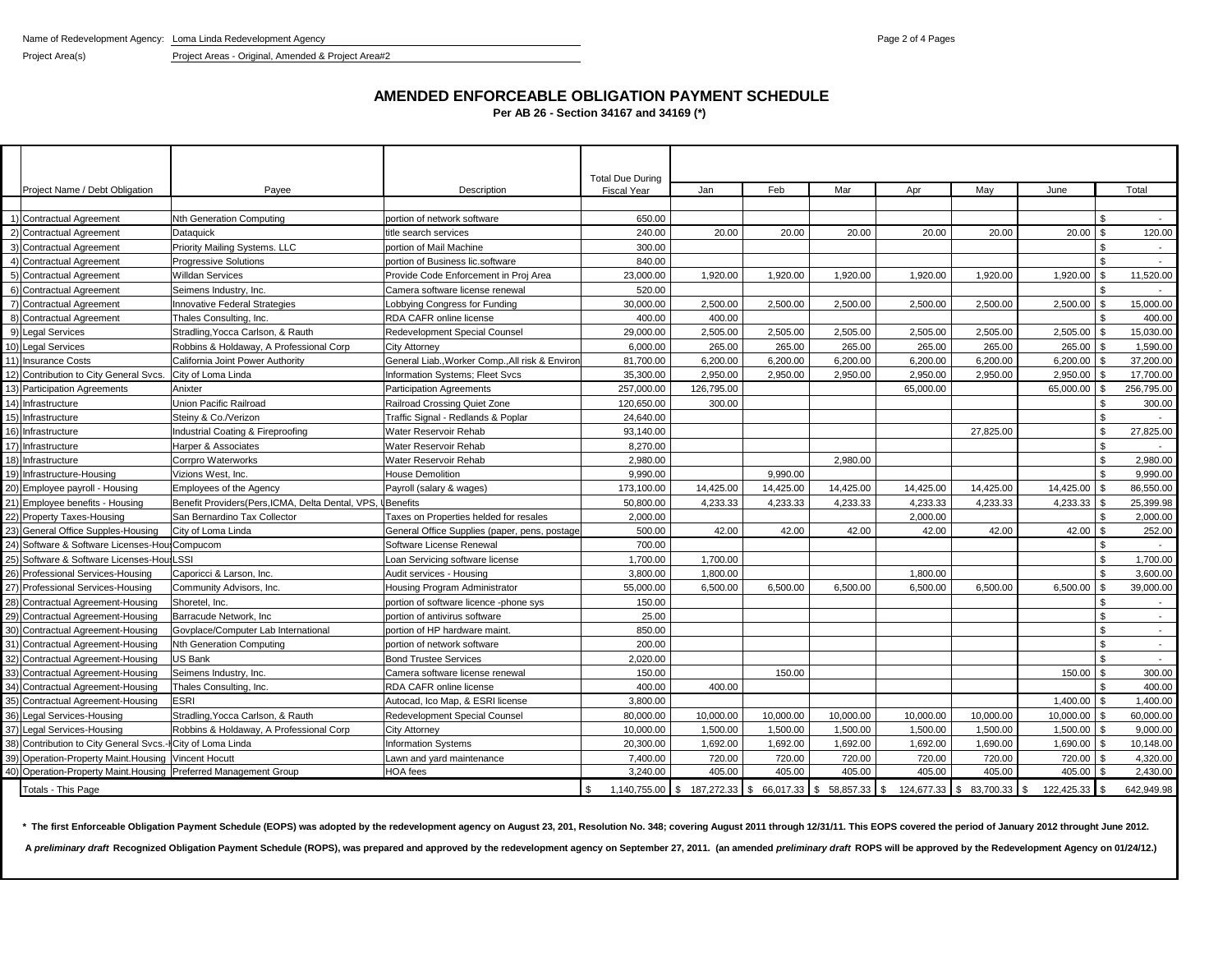Name of Redevelopment Agency: Loma Linda Redevelopment Agency **Name of Redevelopment Agency** Page 3 of 4 Pages

### Project Area(s) Project Areas - Original, Amended & Project Area#2

### **AMENDED ENFORCEABLE OBLIGATION PAYMENT SCHEDULE**

**Per AB 26 - Section 34167 and 34169 (\*)**

| Project Name / Debt Obligation       | Payee                                                                        | Description                                                                        | <b>Total Due During</b><br><b>Fiscal Year</b> | Jan      | Feb      | Mar      | Apr      | May      | June                                                             |                     | Total                    |
|--------------------------------------|------------------------------------------------------------------------------|------------------------------------------------------------------------------------|-----------------------------------------------|----------|----------|----------|----------|----------|------------------------------------------------------------------|---------------------|--------------------------|
|                                      |                                                                              |                                                                                    |                                               |          |          |          |          |          |                                                                  |                     |                          |
| 1) Operation-Property Maint. Housing | PD Contracting, Inc.                                                         | Repairs & Maintenance to Properties Owned                                          | 12.800.00                                     | 1.067.00 | 1.067.00 | 1.067.00 | 1.067.00 | 1.067.00 | 1.067.00                                                         |                     | 6.402.00                 |
| 2) Operation-Property Maint.Housing  |                                                                              | Pacific MH Construction/Loma Linda AC/HeaRepairs & Maintenance to Properties Owned | 4.800.00                                      | 2.000.00 | 2.000.00 | 800.00   |          |          |                                                                  |                     | 4.800.00                 |
| 3) General Overhead                  | City of Loma Linda                                                           | Overhead for general services                                                      | 86,300.00                                     | 7,192.00 | 7,192.00 | 7,192.00 | 7,192.00 | 7,192.00 | 7,192.00                                                         |                     | 43,152.00                |
| 4) Relocation Assistance             | <b>Property Renters</b>                                                      | Assistance to relocate per agreement                                               | 3,800.00                                      |          |          | 950.00   | 950.00   | 950.00   | 950.00                                                           |                     | 3,800.00                 |
| 5) Operation-Property Maint. Housing | <b>SCE</b>                                                                   | Electricity                                                                        | 420.00                                        | 50.00    | 50.00    | 50.00    | 50.00    | 50.00    | 50.00                                                            | 300.00              |                          |
| 6) Operation-Property Maint.Housing  | City of Loma Linda                                                           | Water svcs                                                                         | 6,000.00                                      |          | 900.00   |          | 900.00   |          | 900.00                                                           |                     | 2.700.00                 |
| 7) Contractual Agreement             | <b>DHA Consulting</b>                                                        | <b>RDA Financial Analysis</b>                                                      | 20,000.00                                     | 5,000.00 |          |          |          |          |                                                                  |                     | 5,000.00                 |
| 8) Cooperative Agreement-Public Imp  | City of Loma Linda                                                           | Intersection Redlands/California                                                   | 5.500.000.00                                  |          |          |          |          |          |                                                                  |                     | $\sim$                   |
| 9) Cooperative Agreement-Public Imp  | City of Loma Linda                                                           | West road-Redlands to Barton                                                       | 32,000,000.00                                 |          |          |          |          |          |                                                                  | $\hat{\mathcal{L}}$ | $\sim$                   |
| 10) Cooperative Agreement-Public Imp | City of Loma Linda                                                           | Van Leuven Ext.Orange Grove to Caroline                                            | 1,400,000.00                                  |          |          |          |          |          |                                                                  | \$                  | $\sim$                   |
| 11) Cooperative Agreement-Public Imp | City of Loma Linda                                                           | Stewart Widening, Campus to Anderson                                               | 2,000,000.00                                  |          |          |          |          |          |                                                                  | \$.                 | $\sim$                   |
| 12) Cooperative Agreement-Public Imp | City of Loma Linda                                                           | California Widening, Redlands to Barton                                            | 2,500,000.00                                  |          |          |          |          |          |                                                                  | ፍ                   | $\sim$                   |
| 13) Cooperative Agreement-Public Imp | City of Loma Linda                                                           | Mt. View Ave/ I-10 Interchange                                                     | 20,000,000.00                                 |          |          |          |          |          |                                                                  | ፍ                   | $\sim$                   |
| 14) Cooperative Agreement-Public Imp | City of Loma Linda                                                           | Poplar Bridge Widening                                                             | 700,000.00                                    |          |          |          |          |          |                                                                  |                     | $\sim$                   |
| 15) Cooperative Agreement-Public Imp | City of Loma Linda                                                           | Rhonda Ext.-Redlands to Mission                                                    |                                               |          |          |          |          |          |                                                                  | <b>R</b>            | $\sim$                   |
| 16) Cooperative Agreement-Public Imp | City of Loma Linda                                                           | Benton Storm Drain Ext. Barton to Lawton                                           |                                               |          |          |          |          |          |                                                                  | ፍ                   |                          |
| 17) Cooperative Agreement-Public Imp | City of Loma Linda<br>Benton Storm Drain Ext. UPRR to San Timoteo Channel    |                                                                                    | 300,000.00                                    |          |          |          |          |          |                                                                  |                     | $\sim$                   |
| 18) Cooperative Agreement-Public Imp | Barton Storm Drain - New Jersey to San Timoteo Channel<br>City of Loma Linda |                                                                                    | 350,000.00                                    |          |          |          |          |          |                                                                  | ς.                  | $\sim$                   |
| 19) Cooperative Agreement-Public Imp | City of Loma Linda                                                           | New Jersey Storm Drain-Barton to Mission Zanja Channel                             |                                               |          |          |          |          |          |                                                                  | ፍ                   | $\sim$                   |
| 20) Contractual Agreement            | General Environmental Mgmt Svc.                                              | Maintenance and remediation                                                        | 3,000.00                                      |          |          |          |          |          |                                                                  | ¢                   |                          |
| 21) Contractual Agreement            | <b>Brickley Environmental</b>                                                | Maintenance and remediation                                                        | 7,000.00                                      |          | 7,000.00 |          |          |          |                                                                  | $\mathfrak{L}$      | 7,000.00                 |
| 22) Professional Services-Housing    | Willdan                                                                      | <b>Housing Inspection Services</b>                                                 | 2,350.00                                      | 350.00   | 200.00   | 200.00   | 200.00   | 200.00   | 200.00                                                           |                     | 1,350.00                 |
| 23) Redevelopment Programs           | Costco                                                                       | Batteries for CO monitors                                                          | 300.00                                        |          |          |          |          |          |                                                                  |                     |                          |
| 24) Redevelopment Programs           | Pacific Home Construction                                                    | Home Improvement Assistance                                                        | 4,700.00                                      |          |          |          |          |          |                                                                  |                     | $\sim$                   |
| 25) Redevelopment Programs           | PD Contracting, Inc.                                                         | Home Improvement Assistance                                                        | 4,760.00                                      |          |          |          |          |          |                                                                  | \$                  | $\sim$                   |
| 26) Redevelopment Programs           | Republic Services                                                            | Dumpster Clean - Up program                                                        | 1.270.00                                      |          |          |          |          |          |                                                                  | ፍ                   | $\sim$                   |
| 27) Redevelopment Programs           | <b>Misc. Vendors/Homeowners</b>                                              | Home Improvement Assistance                                                        | 420.00                                        |          |          |          |          |          |                                                                  |                     |                          |
| 28) Relocation Assistance            | <b>Erick Paredes</b>                                                         | Assistance to relocate per agreement                                               | 6.205.00                                      | 495.00   | 495.00   | 495.00   | 495.00   | 495.00   | 495.00                                                           |                     | 2,970.00                 |
| 29) Open Space Land Maint.           | County of Riverside                                                          | <b>Property Taxes</b>                                                              | 13,560.00                                     |          |          |          |          |          |                                                                  |                     | $\overline{\phantom{a}}$ |
| 30) Economic Development             | US Bank Corporation                                                          | RDA Conference - Travel and Training                                               | 400.00                                        |          |          |          |          |          |                                                                  |                     |                          |
| 31) Operation-Property Maint         | JJ Ramirez (Amelia Ramirez)                                                  | Irrigation Maintenance @ Heritage Park/ Frink House                                | 50.000.00                                     | 5,345.00 | 5.040.00 | 5.040.00 | 5.040.00 | 5.040.00 | 5,045.00                                                         | \$                  | 30,550.00                |
| 32) Operation-Property Maint         | Jon's Flags & Poles                                                          | Flags for Civic Center                                                             | 505.00                                        | 505.00   |          |          |          |          |                                                                  | \$                  | 505.00                   |
| 33) Operation-Property Maint         | Ron White                                                                    | Fiber to Council Chamber                                                           | 1.200.00                                      |          |          |          |          |          |                                                                  | ፍ                   | $\sim$                   |
| 34) Operation-Property Maint.        | Anixter                                                                      | Fiber to Council Chamber                                                           | 420.00                                        |          |          |          |          |          |                                                                  | \$                  | $\sim$                   |
| 35) Operation-Property Maint         | Electronic Design Solutions                                                  | Audio Repairs Council Chamber                                                      |                                               |          |          |          |          |          |                                                                  | \$                  |                          |
| 36) Operation-Property Maint.        | KD Sales/PD Contracting                                                      | Air Conditioner and Installation                                                   | 1,250.00                                      | 500.00   | 750.00   |          |          |          |                                                                  | $\mathcal{L}$       | 1,250.00                 |
| 37)                                  |                                                                              |                                                                                    |                                               |          |          |          |          |          |                                                                  | ፍ                   |                          |
| 38)                                  |                                                                              |                                                                                    |                                               |          |          |          |          |          |                                                                  |                     |                          |
| 39)                                  |                                                                              |                                                                                    |                                               |          |          |          |          |          |                                                                  |                     |                          |
| 40)                                  |                                                                              |                                                                                    |                                               |          |          |          |          |          |                                                                  | \$                  | $\sim$                   |
| <b>Totals - This Page</b>            |                                                                              |                                                                                    | 68,243,810.00 \$ 22,504.00 \$<br><b>S</b>     |          |          |          |          |          | 24,694.00 \$ 15,794.00 \$ 15,894.00 \$ 14,994.00 \$ 15,899.00 \$ |                     | 109.779.00               |

A preliminary draft Recognized Obligation Payment Schedule (ROPS), was prepared and approved by the redevelopment agency on September 27, 2011. (an amended preliminary draft ROPS will be approved by the Redevelopment Agenc **01/24/12.)** The first Enforceable Obligation Payment Schedule (EOPS) was adopted by the redevelopment agency on August 23, 201, Resolution No. 348; covering August 2011 through 12/31/11. This EOPS covered the period of January 2012 th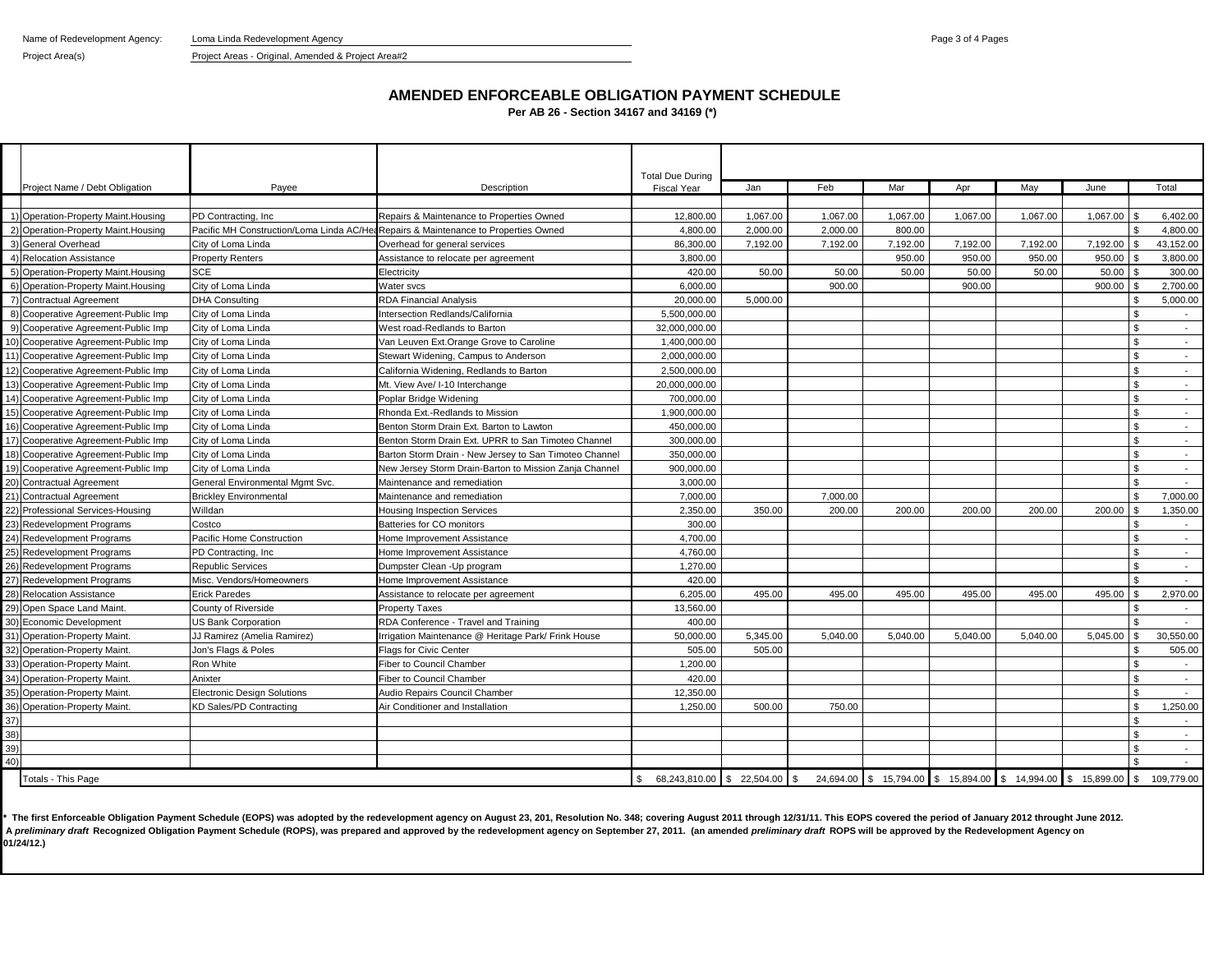Name of Redevelopment Agency: Loma Linda Redevelopment Agency **Page 4 of 4 Pages** Page 4 of 4 Pages

Project Area(s) Project Areas - Original, Amended & Project Area#2

#### **AMENDED ENFORCEABLE OBLIGATION PAYMENT SCHEDULE**

**Per AB 26 - Section 34167 and 34169 (\*)**

|     | Project Name / Debt Obligation                                         | Payee                                                                                  | Description                                                                  | <b>Total Due During Fiscal</b><br>Year | Jan           | Feb    | Mar           | Apr    | May           | June                                     |     | Total         |
|-----|------------------------------------------------------------------------|----------------------------------------------------------------------------------------|------------------------------------------------------------------------------|----------------------------------------|---------------|--------|---------------|--------|---------------|------------------------------------------|-----|---------------|
|     |                                                                        |                                                                                        |                                                                              |                                        |               |        |               |        |               |                                          |     |               |
|     | Section 33401 Payments                                                 | County of San Bernardino                                                               | Payments per former CRL 33401                                                | 768.289.00                             |               |        | 192.072.25    |        |               | 192.072.25 \$                            |     | 384.144.50    |
|     | 2) Section 33401 Payments                                              | <b>Flood Control District</b>                                                          | Payments per former CRL 33401                                                | 139,126.00                             |               |        | 34,781.50     |        |               | 34,781.50 \$                             |     | 69,563.00     |
|     | 3) Section 33401 Payments                                              | Librarv                                                                                | Payments per former CRL 33401                                                | 74,397.00                              |               |        | 18,599.25     |        |               | 18,599.25 \$                             |     | 37,198.50     |
|     | 4) Section 33676 Payments                                              | <b>Community College District</b>                                                      | Payments per former CRL 33676                                                | 9.664.00                               |               |        | 2.416.00      |        |               | 2.416.00                                 |     | 4,832.00      |
|     | 5) Section 33676 Payments                                              | Superintendent of Schools                                                              | Payments per former CRL 33676                                                | 1.412.00                               |               |        | 353.00        |        |               | 353.00                                   |     | 706.00        |
|     | 6) Statutory Payments-Project Area #1Redlands Unified School District  |                                                                                        | Payments per CRL 33607.7                                                     | 383,277,00                             | 186.952.00    |        |               |        |               | 196.325.00                               |     | 383,277.00    |
|     | 7) Statutory Payments-Project Area #1County Superintendent-GA01        |                                                                                        | Payments per CRL 33607.7                                                     | 9.511.00                               | 4.639.00      |        |               |        |               | 4.872.00 \$                              |     | 9,511.00      |
|     | 8) Statutory Payments-Project Area #1 City of Loma Linda               |                                                                                        | Payments per CRL 33607.7                                                     | 134,594.00                             | 65.651.00     |        |               |        |               | 68.973.00                                |     | 134,624.00    |
|     |                                                                        | 9) Statutory Payments-Project Area #1San Bernardino Community College                  | Payments per CRL 33607.7                                                     | 65,099.00                              | 31,754.00     |        |               |        |               | 33,345.00                                |     | 65,099.00     |
|     |                                                                        | 10) Statutory Payments-Project Area #1 Inland Empire JT Resource Conservation District | Payments per CRL 33607.7                                                     | 2.351.00                               | 1.147.00      |        |               |        |               | 1,204.00 \$                              |     | 2,351.00      |
|     |                                                                        | 11) Statutory Payments-Project Area #1San Bernardino Valley Conservation District      | Payments per CRL 33607.7                                                     | 2,004.00                               | 977.00        |        |               |        |               | 1,027.00 \$                              |     | 2,004.00      |
|     |                                                                        | 12) Statutory Payments-Project Area #1San Bernardino Valley Municipal Water District   | Payments per CRL 33607.7                                                     | 33,501.00                              | 16,341.00     |        |               |        |               | 17,160.00 \$                             |     | 33,501.00     |
|     | 13) Statutory Payments-Project Area #2 County General Fund             |                                                                                        | Payments per CRL 33607.7                                                     | 30.848.00                              | 14.225.00     |        |               |        |               | 16,623,00 \$                             |     | 30,848.00     |
|     | 14) Statutory Payments-Project Area #2 Flood Control Zone 3            |                                                                                        | Payments per CRL 33607.7                                                     | 5,996.00                               | 2,765.00      |        |               |        |               | $3,231.00$ \$                            |     | 5,996.00      |
|     | 15) Statutory Payments-Project Area #2Flood Control Administration 3-6 |                                                                                        | Payments per CRL 33607.7                                                     | 272.00                                 | 126.00        |        |               |        |               | 146.00                                   |     | 272.00        |
|     | 16) Statutory Payments-Project Area #2 County Free Library             |                                                                                        | Payments per CRL 33607.7                                                     | 3.585.00                               | 1.653.00      |        |               |        |               | 1.932.00                                 |     | 3,585.00      |
|     | 17) Statutory Payments-Project Area #2 County Superintendent-GA01      |                                                                                        | Payments per CRL 33607.7                                                     | 1.669.00                               | 770.00        |        |               |        |               | 899.00                                   |     | 1,669.00      |
|     | 18) Statutory Payments-Project Area #2 City of Loma Linda              |                                                                                        | Payments per CRL 33607.7                                                     | 24.951.00                              | 11.506.00     |        |               |        |               | 13,445.00                                |     | 24,951.00     |
|     |                                                                        | 19) Statutory Payments-Project Area #2 San Bernardino Community College                | Payments per CRL 33607.7                                                     | 11,950.00                              | 5.510.00      |        |               |        |               | $6.440.00$ \ \$                          |     | 11,950.00     |
|     |                                                                        | 20) Statutory Payments-Project Area #2 Inland Empire JT Resource Conservation District | Payments per CRL 33607.7                                                     | 479.00                                 | 221.00        |        |               |        |               | 258.00 \$                                |     | 479.00        |
|     |                                                                        | 21) Statutory Payments-Project Area #2San Bernardino Valley Conservation District      | Payments per CRL 33607.7                                                     | 347.00                                 | 160.00        |        |               |        |               | 187.00                                   |     | 347.00        |
|     |                                                                        | 22) Statutory Payments-Project Area #2San Bernardino Valley Municipal Water District   | Payments per CRL 33607.7                                                     | 6.432.00                               | 2.966.00      |        |               |        |               | 3.466.00                                 |     | 6,432.00      |
|     | 23) Section 33401 Payments                                             | Redlands Unified School District (Lewis Property)                                      | Agreement dated June 30,1987                                                 | 72,800.00                              | 36,400.00     |        |               |        |               | 36,400.00                                |     | 72,800.00     |
|     |                                                                        | 24) City Loan entered into on 1/1/2003 City of Loma Linda-Water Acquistion Fund (38)   | Loan for Operational Expenses borrowed from<br>Development Impact Fees Fd 38 | 4,412,088.01                           |               |        |               |        |               | 795,888.01                               |     | 795,888.01    |
|     |                                                                        |                                                                                        | Loan for Operational Expenses borrowed from                                  |                                        |               |        |               |        |               |                                          |     |               |
|     |                                                                        | 25) City Loan entered into on 1/1/2003 City of Loma Linda-Special Projects Fund (43)   | Special Capital Projects Fd 43                                               | 2.567.254.01                           |               |        |               |        |               | 1.000.000.00                             | l S | 1.000.000.00  |
|     |                                                                        |                                                                                        | Accrued Interest Expense on loans from                                       |                                        |               |        |               |        |               |                                          |     |               |
|     |                                                                        | 26) Unpaid Interest on City Loans as of City of Loma Linda-Water Acquistion Fund (38)  | Development Impact Fees Fd 38                                                | 3.119.858.01                           |               |        |               |        |               | 204,111.99                               | IS. | 204,111.99    |
|     |                                                                        |                                                                                        | Accrued Interest Expense on loans from                                       |                                        |               |        |               |        |               |                                          |     |               |
|     |                                                                        | 27) Unpaid Interest on City Loans as of City of Loma Linda-Special Projects Fund (43)  | Special Capital Projects Fd 43                                               | 88,059.25                              |               |        |               |        |               | $0.00$ \$                                |     |               |
| 28) |                                                                        |                                                                                        |                                                                              |                                        |               |        |               |        |               |                                          | \$  | $\sim$ $\sim$ |
|     |                                                                        |                                                                                        |                                                                              |                                        |               |        |               |        |               |                                          |     |               |
|     | <b>Totals - Other Obligations</b>                                      |                                                                                        |                                                                              | <sup>s</sup><br>11.969.813.28 \$       | 383.763.00 \$ | $-1$ s | 248.222.00 \$ | $\sim$ | l S<br>$\sim$ | $\overline{\phantom{a}}$<br>2,654,155.00 |     | 3,286,140.00  |
|     |                                                                        |                                                                                        |                                                                              |                                        |               |        |               |        |               |                                          |     |               |

\* The first Enforceable Obligation Payment Schedule (EOPS) was adopted by the redevelopment agency on August 23, 201, Resolution No. 348; covering August 2011 through 12/31/11. This FIRST AMENDED EOPS covered the period of

A *preliminary draft* Recognized Obligation Payment Schedule (ROPS), was prepared and approved by the redevelopment agency on September 27, 2011. (an amended *preliminary draft* ROPS will be approved by the Redevelopment A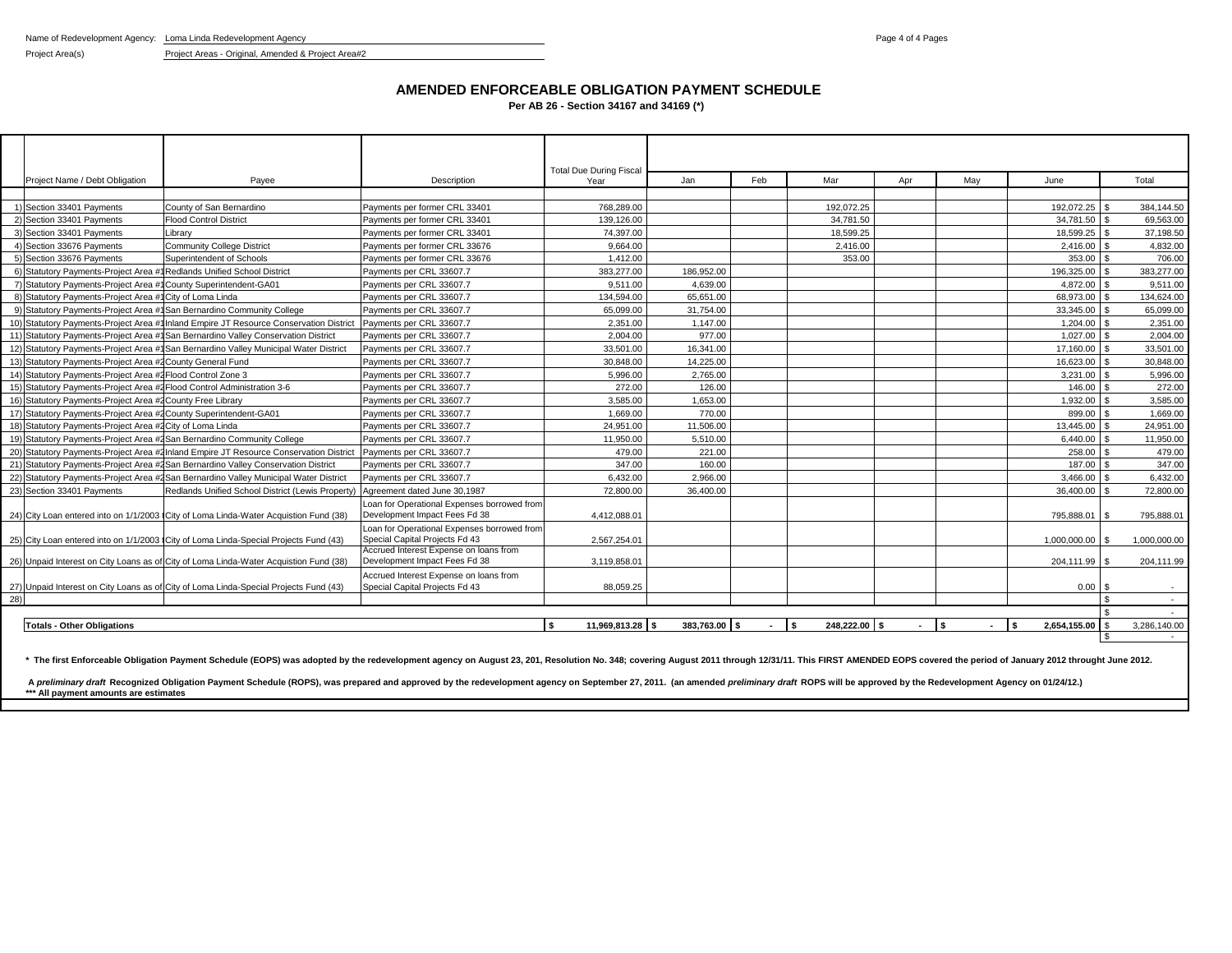# **ATTACHMENT NO. 2**

# AMENDED PRELIMINARY DRAFT RECOGNIZED OBLIGATION PAYMENT SCHEDULE

[Attached]

 $\mathcal{L}^{\text{max}}_{\text{max}}$  and  $\mathcal{L}^{\text{max}}_{\text{max}}$ 

 $\label{eq:2.1} \frac{1}{\sqrt{2}}\left(\frac{1}{\sqrt{2}}\right)^{2} \left(\frac{1}{\sqrt{2}}\right)^{2} \left(\frac{1}{\sqrt{2}}\right)^{2} \left(\frac{1}{\sqrt{2}}\right)^{2} \left(\frac{1}{\sqrt{2}}\right)^{2} \left(\frac{1}{\sqrt{2}}\right)^{2} \left(\frac{1}{\sqrt{2}}\right)^{2} \left(\frac{1}{\sqrt{2}}\right)^{2} \left(\frac{1}{\sqrt{2}}\right)^{2} \left(\frac{1}{\sqrt{2}}\right)^{2} \left(\frac{1}{\sqrt{2}}\right)^{2} \left(\$ 

 $\mathcal{L}_{\mathcal{L}}$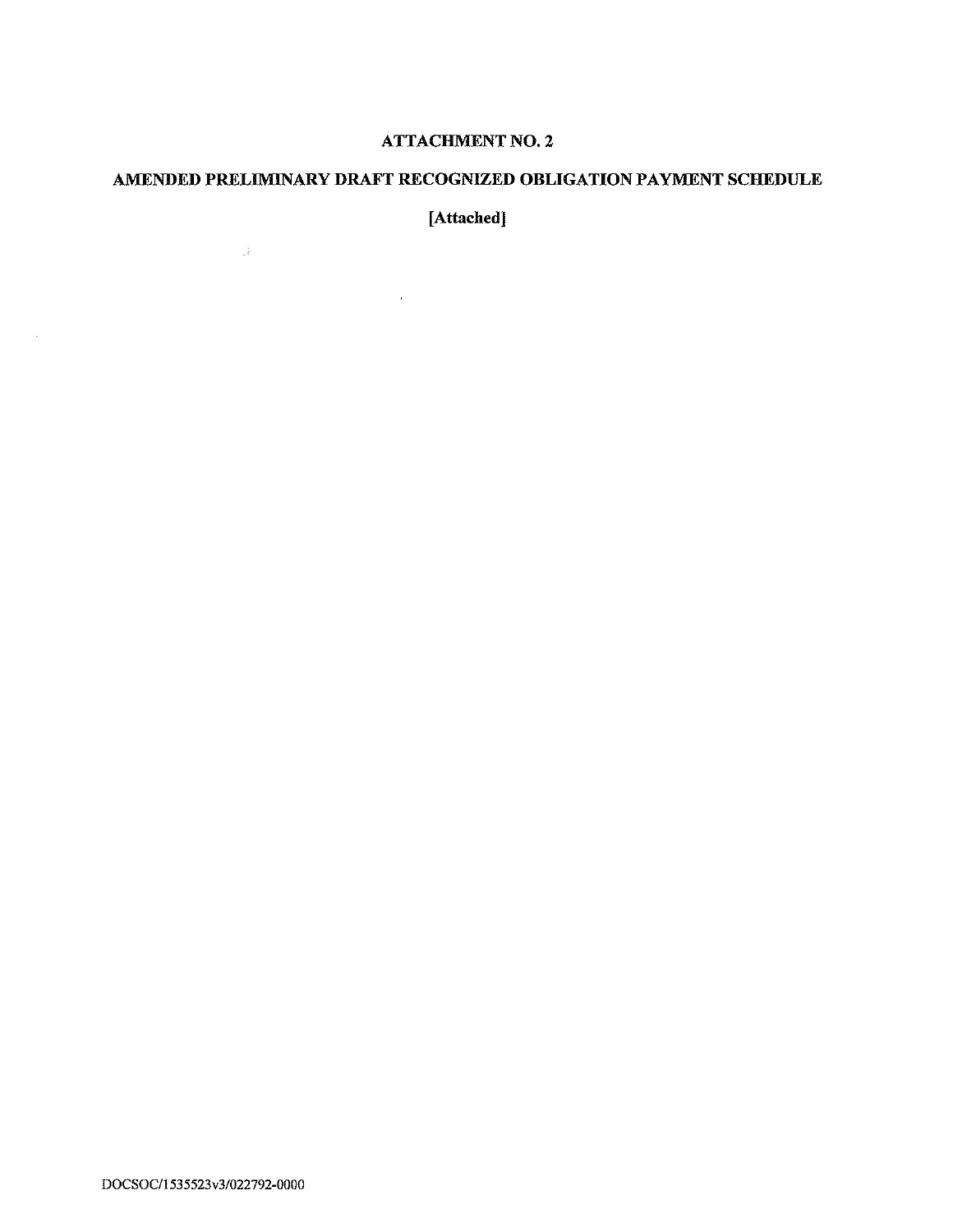Project Area(s) **Project Areas - Original, Amended and Project Area #2**

#### *AMENDED PRELIMINARY DRAFT* **RECOGNIZED OBLIGATION PAYMENT SCHEDULE**

|     |                                                |                                                        |                                                                                                                                                                                                                      |                                | Source                       |              |                     |                  |                           |                                                         |                                         |                |              |
|-----|------------------------------------------------|--------------------------------------------------------|----------------------------------------------------------------------------------------------------------------------------------------------------------------------------------------------------------------------|--------------------------------|------------------------------|--------------|---------------------|------------------|---------------------------|---------------------------------------------------------|-----------------------------------------|----------------|--------------|
|     |                                                |                                                        |                                                                                                                                                                                                                      | <b>Total Due During</b>        | of Funds**                   |              |                     |                  |                           | Estimated Payments by Month - January through June 2012 |                                         |                |              |
|     | Project Name / Debt Obligation                 | Payee                                                  | Description                                                                                                                                                                                                          | <b>Fiscal Year</b>             |                              | Jan          | Feb                 | March            | April                     | May                                                     | June                                    |                | Total        |
|     | 1) 2003 Tax Allocation Refunding Bonds US Bank |                                                        | Refund 1993and 1994TAB's, and fund non-housing                                                                                                                                                                       | 1,171,575.00                   | <b>Tax Increment Revenue</b> |              |                     |                  |                           |                                                         | 962,581.25                              |                | 962,581.25   |
|     | 2) Bonds                                       | <b>US Bank</b>                                         | <b>Finance Non-housing Projects</b>                                                                                                                                                                                  | 1,139,291.25                   | <b>Tax Increment Revenue</b> |              |                     |                  |                           |                                                         | 784.832.50                              |                | 784.832.50   |
|     | <b>Allocation Bonds</b>                        | <b>US Bank</b>                                         | <b>Finance Non-housing Projects</b>                                                                                                                                                                                  | 1.070.040.00                   | <b>Tax Increment Revenue</b> |              |                     |                  |                           |                                                         | 844.816.23                              |                | 844.816.23   |
|     | 4) Bonds                                       | <b>US Bank</b>                                         | Finance Low-Mod Housing Projects                                                                                                                                                                                     | 1,341,095.00                   | <b>Tax Increment Revenue</b> |              |                     |                  |                           |                                                         | 971,750.00                              |                | 971,750.00   |
|     | Obligation to 20% Set-Aside-PA#1               | Loma Linda Low-Mod Housing                             | 20% Set-Aside                                                                                                                                                                                                        | 986.700.00                     | <b>Tax Increment Revenue</b> | 103.175.00   |                     |                  |                           |                                                         |                                         |                | 103.175.00   |
|     | 6) Obligation to 20% Set-Aside-PA#2            | Loma Linda Low-Mod Housing                             | 20% Set-Aside                                                                                                                                                                                                        | 508,300.00                     | <b>Tax Increment Revenue</b> | 40,295.00    |                     |                  |                           |                                                         |                                         |                | 40,295.00    |
|     | 7) Employee payroll                            | Employees of the Agency                                | Payroll (salary & wages)                                                                                                                                                                                             | 392,000.00                     | Tax Inc./Admin. Cost Allow.  | 32,667.00    | 32,667.00           | 32,667.00        | 32.667.00                 | 32.667.00                                               | 32,667.00                               | \$             | 196.002.00   |
|     | 8) Employee benefits                           | Benefit Providers (Pers, ICMA, Delta Dental, 'Benefits |                                                                                                                                                                                                                      | 120,900.00                     | <b>Tax Increment Revenue</b> | 10,075.00    | 10,075.00           | 10,075.00        | 10,075.00                 | 10,075.00                                               | 10,075.00                               |                | 60,450.00    |
|     | 9) Facilities Rental Payment                   | City of Loma Linda                                     | Portion of Civic Center Lease Pmt                                                                                                                                                                                    | 349,300.00                     | Tax Increment Revenue        | 29,108.33    | 29,108.33           | 29,108.33        | 29,108.33                 | 29,108.33                                               | 29,108.33                               | £.             | 174,649.98   |
|     | <b>Facilities Utilities</b>                    | The Gas Co., SCE & City of Redlands                    | Gas, electric & water                                                                                                                                                                                                | 8,500.00                       | <b>Tax Increment Revenue</b> | 770.00       | 770.00              | 770.00           | 770.00                    | 770.00                                                  | 770.00                                  |                | 4,620.00     |
|     | 11) Telephone Service                          | Time Warner & Verizon                                  | Land line and wireless phone service                                                                                                                                                                                 | 1,600.00                       | <b>Tax Increment Revenue</b> | 133.33       | 133.33              | 133.33           | 133.33                    | 133.33                                                  | 133.33                                  |                | 799.98       |
|     | 12) Rental Mail Meter                          | Neopost                                                | portion of annual mail meter                                                                                                                                                                                         | 100.00                         | Tax Increment Revenue        |              |                     |                  |                           |                                                         |                                         | \$.            |              |
|     | 13) Printing & Publishing                      | Staples/Office Max                                     | Portion of printing of Budget & Financial Statements                                                                                                                                                                 | 400.00                         | Tax Increment Revenue        | 120.00       | 100.00              | 115.00           |                           |                                                         |                                         | \$             | 335.00       |
|     | 14) Memberships, Dues & Subscriptions          | CRA, ICMA, League of Cities, ICSA                      | Memberships to professional Organizations                                                                                                                                                                            | 8.200.00                       | <b>Tax Increment Revenue</b> | 2.200.00     |                     |                  |                           |                                                         |                                         | \$             | 2.200.00     |
|     | 15) Chamber of Commerce Contract               | <b>USPS</b>                                            | Mailing cost for the Chamber Newsletter                                                                                                                                                                              | 6,800.00                       | <b>Tax Increment Revenue</b> |              |                     | 1,700.00         |                           |                                                         | 1,700.00                                | £.             | 3,400.00     |
|     | <b>General Office Supples</b>                  | City of Loma Linda                                     | General Office Supplies (paper, pens, postage, etc.                                                                                                                                                                  | 1.200.00                       | <b>Tax Increment Revenue</b> | 100.00       | 100.00              | 100.00           | 100.00                    | 100.00                                                  | 100.00                                  | \$.            | 600.00       |
|     | 17) Software & Software Licenses               | Mircosoft                                              | Software License Renewal                                                                                                                                                                                             | 2,700.00                       | <b>Tax Increment Revenue</b> |              |                     |                  |                           |                                                         |                                         | \$.            |              |
|     | <b>Professional Services</b>                   | Caporicci & Larson, Inc.                               | Audit services                                                                                                                                                                                                       | 4.700.00                       | <b>Tax Increment Revenue</b> | 500.00       |                     |                  |                           |                                                         |                                         | \$.            | 500.00       |
|     | 19) Professional Services                      | HDL, Coren & Cone                                      | Portion of Statistical Data                                                                                                                                                                                          | 200.00                         | Tax Increment Revenue        |              |                     |                  |                           |                                                         |                                         | \$             | $\sim$       |
|     | <b>Professional Services</b>                   | <b>DHA Consulting</b>                                  | Statutory pass-thru calculations                                                                                                                                                                                     | 2.500.00                       | Tax Increment Revenue        |              |                     |                  |                           | 2.500.00                                                |                                         | $\mathbf{s}$   | 2,500.00     |
|     | <b>Professional Services</b>                   | <b>Willdan Financial Services</b>                      | Arbitrage reporting                                                                                                                                                                                                  | 2,500.00                       | Tax Increment Revenue        |              | 2,500.00            |                  |                           |                                                         |                                         | \$             | 2,500.00     |
|     | <b>Professional Services</b>                   | <b>Total Compensation Inc.</b>                         | Portion of GASB 45 acturiary report                                                                                                                                                                                  | 3,000.00                       | <b>Tax Increment Revenue</b> |              | 3,000.00            |                  |                           |                                                         |                                         | £.             | 3,000.00     |
|     | <b>Contractual Agreement</b>                   | Loma Linda Chamber of Commerce                         | Contract to promotion Econ. Dev.                                                                                                                                                                                     | 59,500.00                      | <b>Tax Increment Revenue</b> |              |                     | 14,875.00        |                           |                                                         | 14,875.00                               | $\mathfrak{S}$ | 29,750.00    |
|     | <b>Contractual Agreement</b>                   | Xerox                                                  | portion of xerox copy lease/maint.                                                                                                                                                                                   | 1.400.00                       | Tax Increment Revenue        | 117.00       | 117.00              | 117.00           | 117.00                    | 117.00                                                  | 117.00                                  |                | 702.00       |
|     | 25) Contractual Agreement                      | JJ Ramirez Citrus Mgmt.                                | Property (orange groves) Maintenance                                                                                                                                                                                 | 50,000.00                      | <b>Tax Increment Revenue</b> | 4,167.00     | 4.167.00            | 4.167.00         | 4.167.00                  | 4,167.00                                                | 4,165.00 \$                             |                | 25,000.00    |
|     | <b>Contractual Agreement</b>                   | <b>US Bank</b>                                         | <b>Bond Trustee Services</b>                                                                                                                                                                                         | 6,900.00                       | Tax Increment Revenue        | 6,900.00     |                     |                  |                           |                                                         |                                         |                | 6,900.00     |
|     | 27) Contractual Agreement                      | Moore Maint, & Janitorial Svcs                         | portion of janitorial services                                                                                                                                                                                       | 7.300.00                       | <b>Tax Increment Revenue</b> | 608.00       | 608.00              | 608.00           | 608.00                    | 608.00                                                  | 608.00                                  | £.             | 3.648.00     |
|     | <b>Contractual Agreement</b>                   | Shoretel, Inc.                                         | portion of software licence -phone sys                                                                                                                                                                               | 450.00                         | Tax Increment Revenue        | 450.00       |                     |                  |                           |                                                         |                                         | ፍ              | 450.00       |
| 29) | <b>Contractual Agreement</b>                   | Barracude Network, Inc                                 | portion of antivirus software                                                                                                                                                                                        | 100.00                         | <b>Tax Increment Revenue</b> |              | 100.00              |                  |                           |                                                         |                                         |                | 100.00       |
| 30) | <b>Contractual Agreement</b>                   | Govplace                                               | portion of HP hardware maint                                                                                                                                                                                         | 2.900.00                       | <b>Tax Increment Revenue</b> |              | 900.00              |                  |                           | 2.000.00                                                |                                         | \$.            | 2,900.00     |
|     |                                                |                                                        |                                                                                                                                                                                                                      |                                |                              |              |                     |                  |                           |                                                         |                                         |                |              |
|     | Totals - This Page                             |                                                        |                                                                                                                                                                                                                      | 7.250.151.25                   |                              | \$231.385.66 | \$ 84,345,66        | \$94,435.66      | 77.745.66<br>- \$         | 82.245.66                                               | \$3.658.298.64                          | S.             | 4.228.456.94 |
|     | Totals - Page 2                                |                                                        |                                                                                                                                                                                                                      | 1,140,755.00                   |                              | \$187,272,33 | \$65,867.33         | \$58,857.33      | \$124,677.33              | 83,700.33                                               | \$122,425.33                            |                | 642,799.98   |
|     | Totals - Page 3                                |                                                        |                                                                                                                                                                                                                      | 68,243,810.00                  |                              | 21.999.00    | 24.694.00<br>-S.    | 15.794.00<br>\$. | 15.894.00<br>I \$         | 14.994.00                                               | 15,897.00                               |                | 109,272.00   |
|     | Totals - Page 4                                |                                                        |                                                                                                                                                                                                                      |                                |                              | $\sim$       | $\sim$              |                  | ۱۹.                       |                                                         | $\sim$<br>\$2,654,125.00 \$3,286,110.00 |                |              |
|     | Totals - Other Obligations                     |                                                        |                                                                                                                                                                                                                      | 11,969,813.28<br>88.604.529.53 |                              | \$383,763.00 | l s<br>\$174,906.99 | \$248,222.00     | \$417,308.99 \$218,316.99 |                                                         |                                         |                |              |
|     | Grand total - All Pages                        |                                                        |                                                                                                                                                                                                                      |                                |                              | \$824,419.99 |                     |                  |                           | 180.939.99                                              | \$6,450,745.97 \$8,266,638.92           |                |              |
|     |                                                |                                                        | The Preliminary Draft of the Recognized Obligation Payment Schedule (ROPS) was completed and approved by the Redevelopment Agency on September 27, 2011. This Amended Preliminary Draft of the Recognized Obligation |                                |                              |              |                     |                  |                           |                                                         |                                         |                |              |

The Preliminary Draft of the Recognized Obligation Payment Schedule (ROPS) was completed and approved by the Redevelopment Agency on September 27, 2011. This Amended Preliminary Draft of the Recognized Obligation<br>Payment S

\*\* **References to tax increment revenue above would refer to the Redevelopment Property Tax Trust Fund if the Agency were to dissolve.**

Completed by: Diana De Anda, Finance Director **Diane 1/24/2012** email: ddeanda@lomalinda-ca.gov Phone: (909)799-2841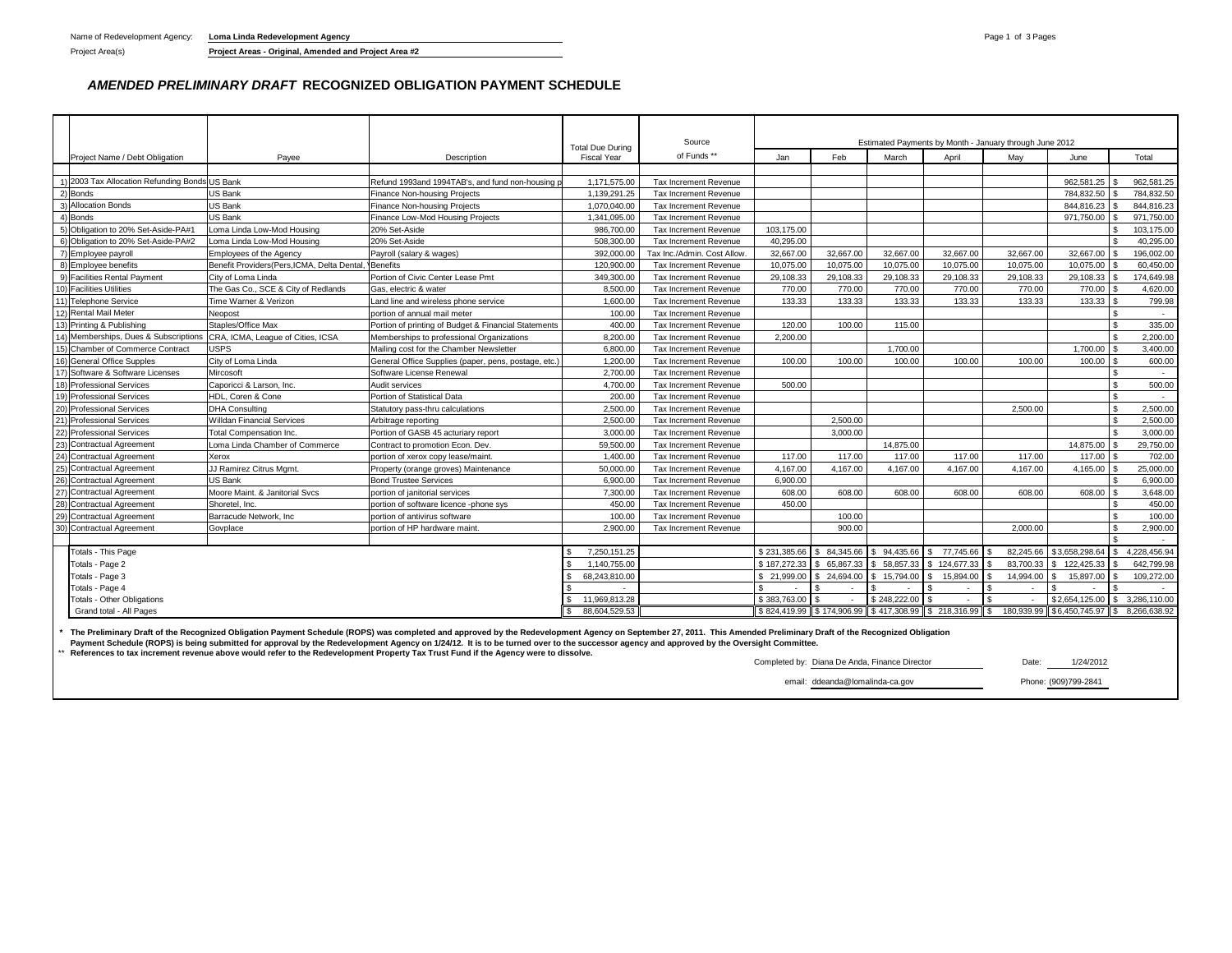Name of Redevelopment Agency: **Loma Linda Redevelopment Agency Pages Pages Pages Pages Pages Pages Pages Pages Pages Pages Pages Pages Pages Pages Pages Pages Pages Pages Pages Pages** 

Project Area(s) **Project Areas - Original, Amended and Project Area #2**

#### **AMENDED PRELIMINARY DRAFT RECOGNIZED OBLIGATION PAYMENT SCHEDULE**

|                                                                  |                                                    |                                                       | <b>Total Due During</b> | Source                       |              |                           |           | Estimated Payments by Month - January through June 2012 |           |              |                          |
|------------------------------------------------------------------|----------------------------------------------------|-------------------------------------------------------|-------------------------|------------------------------|--------------|---------------------------|-----------|---------------------------------------------------------|-----------|--------------|--------------------------|
| Project Name / Debt Obligation                                   | Payee                                              | Description                                           | <b>Fiscal Year</b>      | of Funds                     | Jan          | Feb                       | March     | April                                                   | Mav       | June         | Total                    |
|                                                                  |                                                    |                                                       |                         |                              |              |                           |           |                                                         |           |              |                          |
| 1) Contractual Agreement                                         | <b>Nth Generation Computing</b>                    | portion of network software                           | 650.00                  | Tax Increment Revenue        |              |                           |           |                                                         |           |              |                          |
| 2) Contractual Agreement                                         | Dataguick                                          | title search services                                 | 240.00                  | <b>Tax Increment Revenue</b> | 20.00        | 20.00                     | 20.00     | 20.00                                                   | 20.00     | 20.00        | 120.00                   |
| 3) Contractual Agreement                                         | Priority Mailing Systems. LLC                      | portion of Mail Machine                               | 300.00                  | <b>Tax Increment Revenue</b> |              |                           |           |                                                         |           |              | $\sim$                   |
| 4) Contractual Agreement                                         | <b>Progressive Solutions</b>                       | portion of Business lic.software                      | 840.00                  | <b>Tax Increment Revenue</b> |              |                           |           |                                                         |           |              |                          |
| 5) Contractual Agreement                                         | Willdan Services                                   | Provide Code Enforcement in Proj Area                 | 23,000.00               | <b>Tax Increment Revenue</b> | 1.920.00     | 1.920.00                  | 1.920.00  | 1.920.00                                                | 1,920.00  | 1.920.00     | 11.520.00<br>\$.         |
| 6) Contractual Agreement                                         | Seimens Industry, Inc.                             | Camera software license renewal                       | 520.00                  | <b>Tax Increment Revenue</b> |              |                           |           |                                                         |           |              |                          |
| 7) Contractual Agreement                                         | Innovative Federal Strategies                      | Lobbying Congress for Funding                         | 30,000.00               | Tax Increment Revenue        | 2,500.00     | 2,500.00                  | 2,500.00  | 2,500.00                                                | 2,500.00  | 2,500.00     | \$15,000.00              |
| 8) Contractual Agreement                                         | Thales Consulting, Inc.                            | RDA CAFR online license                               | 400.00                  | <b>Tax Increment Revenue</b> | 400.00       |                           |           |                                                         |           |              | 400.00                   |
| 9) Legal Services                                                | Stradling, Yocca Carlson, & Rauth                  | Redevelopment Special Counsel                         | 29,000.00               | Tax Increment Revenue        | 2,505.00     | 2.505.00                  | 2.505.00  | 2.505.00                                                | 2,505.00  | 2.505.00     | 15.030.00<br>\$          |
| 10) Legal Services                                               | Robbins & Holdaway, A Professional C City Attorney |                                                       | 6,000.00                | Tax Increment Revenue        | 265.00       | 265.00                    | 265.00    | 265.00                                                  | 265.00    | 265.00       | 1,590.00<br>-S           |
| 11) Insurance Costs                                              | California Joint Power Authority                   | General Liab., Worker Comp., All risk & Environmental | 81,700.00               | <b>Tax Increment Revenue</b> | 6,200.00     | 6,200.00                  | 6,200.00  | 6,200.00                                                | 6,200.00  | 6.200.00     | \$ 37,200.00             |
| 12) Contribution to City General Svcs.                           | City of Loma Linda                                 | Information Systems; Fleet Svcs                       | 35,300.00               | Tax Increment Revenue        | 2,950.00     | 2,950.00                  | 2,950.00  | 2,950.00                                                | 2,950.00  | 2,950.00     | \$17,700.00              |
| 13) Participation Agreements                                     | Anixter                                            | <b>Participation Agreements</b>                       | 257.000.00              | <b>Tax Increment Revenue</b> | 126,795.00   |                           |           | 65.000.00                                               |           | 65.000.00    | \$256,795.00             |
| 14) Infrastructure                                               | Union Pacific Railroad                             | Railroad Crossing Quiet Zone                          | 120,650.00              | <b>Bond Proceeds</b>         | 300.00       |                           |           |                                                         |           |              | 300.00<br>£.             |
| 15) Infrastructure                                               | Steiny & Co.                                       | Traffic Signal - Redlands & Poplar                    | 24,640.00               | <b>Bond Proceeds</b>         |              |                           |           |                                                         |           |              |                          |
| 16) Infrastructure                                               | Industrial Coating & Fireproofing                  | Water Reservoir Rehab                                 | 93.140.00               | <b>Bond Proceeds</b>         |              |                           |           |                                                         | 27.825.00 |              | \$27,825.00              |
| 17) Infrastructure                                               | Harper & Associates                                | Water Reservoir Rehab                                 | 8,270.00                | <b>Bond Proceeds</b>         |              |                           |           |                                                         |           |              | $\sim$                   |
| 18) Infrastructure                                               | Corrpro Waterworks                                 | Water Reservoir Rehab                                 | 2,980.00                | <b>Bond Proceeds</b>         |              |                           | 2.980.00  |                                                         |           |              | 2,980.00<br>$\mathbb{S}$ |
| 19) Infrastructure                                               | Vizions West, Inc.                                 | <b>House Demolition</b>                               | 9.990.00                | <b>Tax Increment Revenue</b> |              | 9.990.00                  |           |                                                         |           |              | 9.990.00<br>\$.          |
| 20) Employee payroll - Housing                                   | Employees of the Agency                            | Payroll (salary & wages)                              | 173,100.00              | <b>Tax Increment Revenue</b> | 14,425.00    | 14,425.00                 | 14,425.00 | 14,425.00                                               | 14,425.00 | 14,425.00    | 86,550.00<br>\$.         |
| 21) Employee benefits - Housing                                  | Benefit Providers (Pers. ICMA, Delta De Benefits   |                                                       | 50.800.00               | <b>Tax Increment Revenue</b> | 4.233.33     | 4.233.33                  | 4.233.33  | 4.233.33                                                | 4.233.33  | 4.233.33     | \$25,399.98              |
| 22) Property Taxes-Housing                                       | San Bernardino Tax Collector                       | Taxes on Properties helded for resales                | 2,000.00                | <b>Tax Increment Revenue</b> |              |                           |           | 2.000.00                                                |           |              | 2.000.00<br>£.           |
| 23) General Office Supples-Housing                               | City of Loma Linda                                 | General Office Supplies (paper, pens, postage, etc.)  | 500.00                  | Tax Increment Revenue        | 42.00        | 42.00                     | 42.00     | 42.00                                                   | 42.00     | 42.00        | 252.00                   |
| 24) Software & Software Licenses-Housing                         | Mircosoft                                          | Software License Renewal                              | 700.00                  | <b>Tax Increment Revenue</b> |              |                           |           |                                                         |           |              |                          |
| 25) Software & Software Licenses-Housing                         | _SSI                                               | Loan Servicing software license                       | 1.700.00                | <b>Tax Increment Revenue</b> | 1.700.00     |                           |           |                                                         |           |              | 1,700.00<br>\$.          |
| 26) Professional Services-Housing                                | Caporicci & Larson, Inc.                           | Audit services - Housing                              | 3,800.00                | Tax Increment Revenue        | 1,800.00     |                           |           | 1,800.00                                                |           |              | $\mathbb{S}$<br>3,600.00 |
| 27) Professional Services-Housing                                | Community Advisors, Inc.                           | Housing Program Administrator                         | 55,000.00               | <b>Tax Increment Revenue</b> | 6,500.00     | 6,500.00                  | 6,500.00  | 6,500.00                                                | 6,500.00  |              | 6,500.00 \$ 39,000.00    |
| 28) Contractual Agreement-Housing                                | Shoretel, Inc.                                     | portion of software licence -phone sys                | 150.00                  | <b>Tax Increment Revenue</b> |              |                           |           |                                                         |           |              | $\sim$                   |
| 29) Contractual Agreement-Housing                                | Barracude Network, Inc.                            | portion of antivirus software                         | 25.00                   | <b>Tax Increment Revenue</b> |              |                           |           |                                                         |           |              | £.<br>$\sim$             |
| 30) Contractual Agreement-Housing                                | Govplace                                           | portion of HP hardware maint.                         | 850.00                  | Tax Increment Revenue        |              |                           |           |                                                         |           |              |                          |
| 31) Contractual Agreement-Housing                                | Nth Generation Computing                           | portion of network software                           | 200.00                  | <b>Tax Increment Revenue</b> |              |                           |           |                                                         |           |              | ¢<br>$\sim$              |
| 32) Contractual Agreement-Housing                                | US Bank                                            | <b>Bond Trustee Services</b>                          | 2,020.00                | <b>Tax Increment Revenue</b> |              |                           |           |                                                         |           |              | $\sim$                   |
| 33) Contractual Agreement-Housing                                | Seimens Industry, Inc.                             | Camera software license renewal                       | 150.00                  | <b>Tax Increment Revenue</b> |              |                           |           |                                                         |           | 150.00       | 150.00                   |
| 34) Contractual Agreement-Housing                                | Thales Consulting, Inc.                            | RDA CAFR online license                               | 400.00                  | Tax Increment Revenue        | 400.00       |                           |           |                                                         |           |              | 400.00                   |
| 35) Contractual Agreement-Housing                                | <b>ESRI</b>                                        | Autocad, Ico Map, & ESRI license                      | 3.800.00                | <b>Tax Increment Revenue</b> |              |                           |           |                                                         |           | 1.400.00     | \$.<br>1.400.00          |
| 36) Legal Services-Housing                                       | Stradling, Yocca Carlson, & Rauth                  | Redevelopment Special Counsel                         | 80,000.00               | <b>Tax Increment Revenue</b> | 10,000.00    | 10.000.00                 | 10,000.00 | 10.000.00                                               | 10.000.00 | 10.000.00    | 60.000.00                |
| 37) Legal Services-Housing                                       | Robbins & Holdaway, A Professional C City Attorney |                                                       | 10.000.00               | <b>Tax Increment Revenue</b> | 1.500.00     | 1.500.00                  | 1.500.00  | 1.500.00                                                | 1.500.00  | 1.500.00     | 9.000.00<br>£.           |
| 38) Contribution to City General Svcs.-Housin City of Loma Linda |                                                    | <b>Information Systems</b>                            | 20,300.00               | <b>Tax Increment Revenue</b> | 1,692.00     | 1.692.00                  | 1,692.00  | 1.692.00                                                | 1.690.00  | 1.690.00     | \$10.148.00              |
| 39) Operation-Property Maint.Housing                             | <b>Vincent Hocutt</b>                              | Lawn and yard maintenance                             | 7,400.00                | <b>Tax Increment Revenue</b> | 720.00       | 720.00                    | 720.00    | 720.00                                                  | 720.00    | 720.00       | 4,320.00                 |
| 40) Operation-Property Maint.Housing                             | <b>Preferred Management Group</b>                  | HOA fees                                              | 3,240.00                | Tax Increment Revenue        | 405.00       | 405.00                    | 405.00    | 405.00                                                  | 405.00    | 405.00       | 2,430.00<br>-S           |
| Totals - This Page                                               |                                                    |                                                       | 1.140.755.00            |                              | \$187,272.33 | $\mathbb{S}$<br>65.867.33 |           | \$58,857.33 \$124,677.33 \$83,700.33                    |           | \$122,425.33 | \$642,799.98             |

**\*** \*\* **References to tax increment revenue above would refer to the Redevelopment Property Tax Trust Fund if the Agency were to dissolve.** The Preliminary Draft of the Recognized Obligation Payment Schedule (ROPS) was completed and approved by the Redevelopment Agency on September 27, 2011. This Amended Preliminary Draft of the Recognized Obligation Payment **Schedule (ROPS) is being submitted for approval by the Redevelopment Agency on 1/24/12. It is to be turned over to the successor agency and approved by the Oversight Committee.**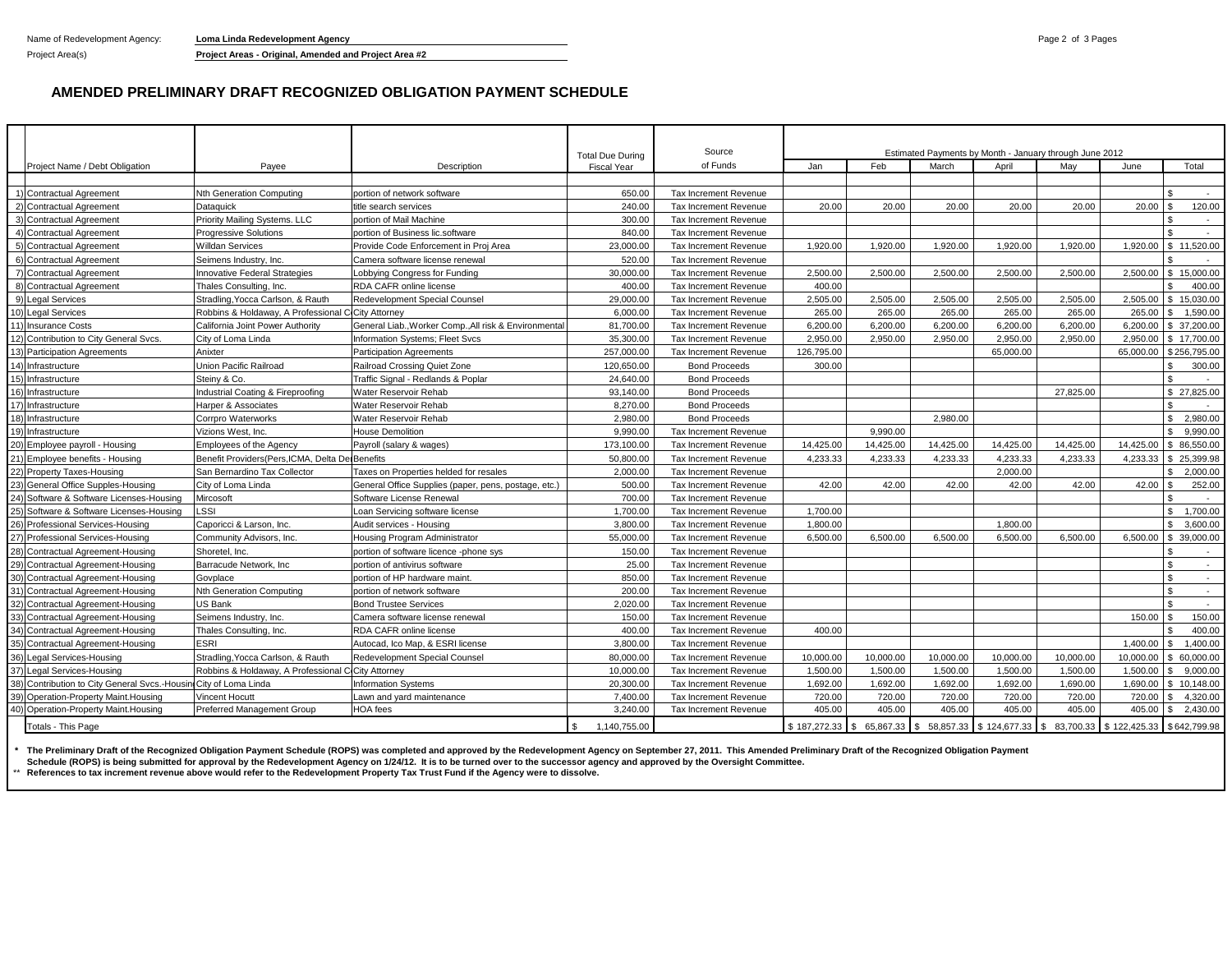Name of Redevelopment Agency: **Loma Linda Redevelopment Agency Page 3 of 3 Pages** and 3 Page 3 of 3 Pages 3 of 3 Pages

Project Area(s) **Project Areas - Original, Amended and Project Area #2**

#### **AMENDED PRELIMINARY DRAFT RECOGNIZED OBLIGATION PAYMENT SCHEDULE**

|     |                                      |                                                         |                                               | <b>Total Due During</b> |                               |          |          |          | Estimated Payments by Month - January through June 2012 |          |                                                                                            |                            |
|-----|--------------------------------------|---------------------------------------------------------|-----------------------------------------------|-------------------------|-------------------------------|----------|----------|----------|---------------------------------------------------------|----------|--------------------------------------------------------------------------------------------|----------------------------|
|     | Project Name / Debt Obligation       | Payee                                                   | Description                                   | <b>Fiscal Year</b>      |                               | Jan      | Feb      | March    | April                                                   | Mav      | June                                                                                       | Total                      |
|     |                                      |                                                         |                                               |                         |                               |          |          |          |                                                         |          |                                                                                            |                            |
|     | 1) Operation-Property Maint. Housing | PD Contracting, Inc.                                    | Repairs & Maintenance to Properties Owned     | 12.800.00               | Tax Increment Revenue         | 1,067.00 | 1.067.00 | 1.067.00 | 1.067.00                                                | 1.067.00 |                                                                                            | $1.065.00$   \$ 6.400.00   |
|     | 2) Operation-Property Maint.Housing  | Pacific MH Construction                                 | Repairs & Maintenance to Properties Owned     | 4.800.00                | Tax Increment Revenue         | 2,000.00 | 2.000.00 | 800.00   |                                                         |          |                                                                                            | $\mathfrak{L}$<br>4.800.00 |
|     | 3) General Overhead                  | City of Loma Linda                                      | Overhead for general services                 | 86,300.00               | Tax Increment Revenue         | 7,192.00 | 7,192.00 | 7,192.00 | 7,192.00                                                | 7,192.00 | 7,192.00                                                                                   | \$43,152.00                |
|     | 4) Relocation Assistance             | <b>Property Renters</b>                                 | Assistance to relocate per agreement          | 3,800.00                | Tax Increment Revenue         |          |          | 950.00   | 950.00                                                  | 950.00   | 950.00                                                                                     | 3,800.00<br>\$.            |
|     | 5) Operation-Property Maint.Housing  | <b>SCE</b>                                              | Electricity                                   | 420.00                  | <b>Tax Increment Revenue</b>  | 50.00    | 50.00    | 50.00    | 50.00                                                   | 50.00    | 50.00                                                                                      | 300.00                     |
|     | 6) Operation-Property Maint. Housing | City of Loma Linda                                      | Water svcs                                    | 6,000.00                | <b>Tax Increment Revenue</b>  |          | 900.00   |          | 900.00                                                  |          | 900.00                                                                                     | 2,700.00                   |
|     | 7) Contractual Agreement             | <b>DHA Consulting</b>                                   | <b>RDA Financial Analysis</b>                 | 20,000.00               | Administrative Cost Allowance | 5,000.00 |          |          |                                                         |          |                                                                                            | 5,000.00<br>S.             |
|     | 8) Cooperative Agreement-Public Imp  | City of Loma Linda                                      | Intersection Redlands/California              | 5.500.000.00            | Bond Proceed/Tax Increment    |          |          |          |                                                         |          |                                                                                            | ፍ<br>$\sim$                |
|     | 9) Cooperative Agreement-Public Imp  | City of Loma Linda                                      | West road-Redlands to Barton                  | 32.000.000.00           | Bond Proceed/Tax Increment    |          |          |          |                                                         |          |                                                                                            | $\mathfrak{L}$<br>$\sim$   |
|     | 10) Cooperative Agreement-Public Imp | City of Loma Linda                                      | Van Leuven Ext. Orange Grove to Caroline      | 1,400,000.00            | Bond Proceed/Tax Increment    |          |          |          |                                                         |          |                                                                                            | $\mathfrak{L}$<br>$\sim$   |
|     | 11) Cooperative Agreement-Public Imp | City of Loma Linda                                      | Stewart Widening, Campus to Anderson          | 2.000.000.00            | Bond Proceed (Reserve Bal)    |          |          |          |                                                         |          |                                                                                            | £.<br>$\sim$               |
|     | 12) Cooperative Agreement-Public Imp | City of Loma Linda                                      | California Widening, Redlands to Barton       | 2,500,000.00            | Bond Proceed/Tax Increment    |          |          |          |                                                         |          |                                                                                            | $\mathcal{F}$<br>$\sim$    |
|     | 13) Cooperative Agreement-Public Imp | City of Loma Linda                                      | Mt. View Ave/ I-10 Interchange                | 20,000,000.00           | Bond Proceed(Reserve Bal)     |          |          |          |                                                         |          |                                                                                            | £.<br>$\sim$               |
|     | 14) Cooperative Agreement-Public Imp | City of Loma Linda                                      | Poplar Bridge Widening                        | 700.000.00              | Bond Proceed/Tax Increment    |          |          |          |                                                         |          |                                                                                            | $\sim$                     |
|     | 15) Cooperative Agreement-Public Imp | City of Loma Linda                                      | Rhonda Ext.-Redlands to Mission               | 1.900.000.00            | Bond Proceed/Tax Increment    |          |          |          |                                                         |          |                                                                                            | <b>β</b><br>$\sim$         |
|     | 16) Cooperative Agreement-Public Imp | City of Loma Linda                                      | Benton Storm Drain Ext. Barton to Lawton      | 450.000.00              | Bond Proceed (Reserve Bal)    |          |          |          |                                                         |          |                                                                                            | ፍ<br>$\sim$                |
|     | 17) Cooperative Agreement-Public Imp | City of Loma Linda                                      | Benton Storm Drain Ext. UPRR to San Timote    | 300,000.00              | Bond Proceed/Tax Increment    |          |          |          |                                                         |          |                                                                                            | ፍ<br>$\sim$                |
|     | 18) Cooperative Agreement-Public Imp | City of Loma Linda                                      | Barton Storm Drain - New Jersey to San Timo   | 350,000.00              | Bond Proceed/Tax Increment    |          |          |          |                                                         |          |                                                                                            | $\sim$                     |
|     | 19) Cooperative Agreement-Public Imp | City of Loma Linda                                      | New Jersey Storm Drain-Barton to Mission Za   | 900.000.00              | Bond Proceed/Tax Increment    |          |          |          |                                                         |          |                                                                                            | $\mathfrak{L}$<br>$\sim$   |
|     | 20) Contractual Agreement            | General Environmental Mgmt SMaintenance and remediation |                                               | 3,000.00                | Tax Increment Revenue         |          |          |          |                                                         |          |                                                                                            | $\sim$                     |
|     | 21) Contractual Agreement            | <b>Brickley Environmental</b>                           | Maintenance and remediation                   | 7,000.00                | <b>Tax Increment Revenue</b>  |          | 7,000.00 |          |                                                         |          |                                                                                            | 7.000.00<br>$\mathbb{S}$   |
|     | 22) Professional Services-Housing    | Willdan                                                 | <b>Housing Inspection Services</b>            | 2,350.00                | <b>Tax Increment Revenue</b>  | 350.00   | 200.00   | 200.00   | 200.00                                                  | 200.00   | 200.00                                                                                     | 1.350.00<br>\$             |
|     | 23) Redevelopment Programs           | Costco                                                  | Batteries for CO monitors                     | 300.00                  | Tax Increment Revenue         |          |          |          |                                                         |          |                                                                                            | <b>β</b><br>$\overline{a}$ |
|     | 24) Redevelopment Programs           | Pacific Home Construction                               | Home Improvement Assistance                   | 4,700.00                | Tax Increment Revenue         |          |          |          |                                                         |          |                                                                                            | $\mathcal{L}$              |
|     | 25) Redevelopment Programs           | PD Contracting, Inc.                                    | Home Improvement Assistance                   | 4.760.00                | Tax Increment Revenue         |          |          |          |                                                         |          |                                                                                            | \$.<br>$\sim$              |
|     | 26) Redevelopment Programs           | <b>Republic Services</b>                                | Dumpster Clean - Up program                   | 1.270.00                | <b>Tax Increment Revenue</b>  |          |          |          |                                                         |          |                                                                                            | $\sim$                     |
|     | 27) Redevelopment Programs           | Misc. Vendors/Homeowners                                | Home Improvement Assistance                   | 420.00                  | Tax Increment Revenue         |          |          |          |                                                         |          |                                                                                            | $\sim$                     |
|     | 28) Relocation Assistance            | <b>Erick Paredes</b>                                    | Assistance to relocate per agreement          | 6,205.00                | Tax Increment Revenue         | 495.00   | 495.00   | 495.00   | 495.00                                                  | 495.00   | 495.00                                                                                     | 2,970.00<br>$\mathbf{s}$   |
|     | 29) Open Space Land Maint            | County of Riverside                                     | <b>Property Taxes</b>                         | 13,560.00               | Tax Increment Revenue         |          |          |          |                                                         |          |                                                                                            |                            |
|     | 30) Economic Development             | <b>US Bank Corporation</b>                              | RDA Conference - Travel and Training          | 400.00                  | Tax Increment Revenue         |          |          |          |                                                         |          |                                                                                            |                            |
|     | 31) Operation-Property Maint         | JJ Ramirez (Amelia Ramirez)                             | Irrigation Maintenance @ Heritage Park/ Frink | 50,000.00               | Tax Increment Revenue         | 5,345.00 | 5,040.00 | 5,040.00 | 5,040.00                                                | 5.040.00 | 5.045.00                                                                                   | \$ 30,550.00               |
|     | 32) Operation-Property Maint         | Jon's Flags & Poles                                     | Flags for Civic Center                        | 505.00                  | <b>Tax Increment Revenue</b>  |          |          |          |                                                         |          |                                                                                            |                            |
|     | 33) Operation-Property Maint         | Ron White                                               | Fiber to Council Chamber                      | 1,200.00                | Tax Increment Revenue         |          |          |          |                                                         |          |                                                                                            | $\sim$                     |
|     | 34) Operation-Property Maint.        | Anixter                                                 | Fiber to Council Chamber                      | 420.00                  | Tax Increment Revenue         |          |          |          |                                                         |          |                                                                                            | \$.<br>$\sim$              |
|     | 35) Operation-Property Maint.        | <b>Electronic Design Solutions</b>                      | Audio Repairs Council Chamber                 | 12,350.00               | Tax Increment Revenue         |          |          |          |                                                         |          |                                                                                            | \$<br>$\sim$               |
|     | 36) Operation-Property Maint.        | <b>KD Sales/PD Contracting</b>                          | Air Conditioner and Installation              | 1,250.00                | Tax Increment Revenue         | 500.00   | 750.00   |          |                                                         |          |                                                                                            | 1,250.00<br>$\mathbb{S}$   |
| 37) |                                      |                                                         |                                               |                         |                               |          |          |          |                                                         |          |                                                                                            |                            |
| 38) |                                      |                                                         |                                               |                         |                               |          |          |          |                                                         |          |                                                                                            | $\sim$                     |
| 39) |                                      |                                                         |                                               |                         |                               |          |          |          |                                                         |          |                                                                                            | $\overline{a}$             |
| 40) |                                      |                                                         |                                               |                         |                               |          |          |          |                                                         |          |                                                                                            | \$<br>$\sim$               |
|     |                                      |                                                         |                                               | 68,243,810.00           |                               |          |          |          |                                                         |          | \$ 21,999.00 \$ 24,694.00 \$ 15,794.00 \$ 15,894.00 \$ 14,994.00 \$ 15,897.00 \$109,272.00 |                            |
|     | Totals - This Page                   |                                                         |                                               |                         |                               |          |          |          |                                                         |          |                                                                                            |                            |

**\* The Preliminary Draft of the Recognized Obligation Payment Schedule (ROPS) was completed and approved by the Redevelopment Agency on September 27, 2011. This Amended Preliminary Draft of the Recognized**

**Obligation Payment Schedule (ROPS) is being submitted for approval by the Redevelopment Agency on 1/24/12. It is to be turned over to the successor agency and approved by the Oversight Committee.**

\*\* **References to tax increment revenue above would refer to the Redevelopment Property Tax Trust Fund if the Agency were to dissolve.**